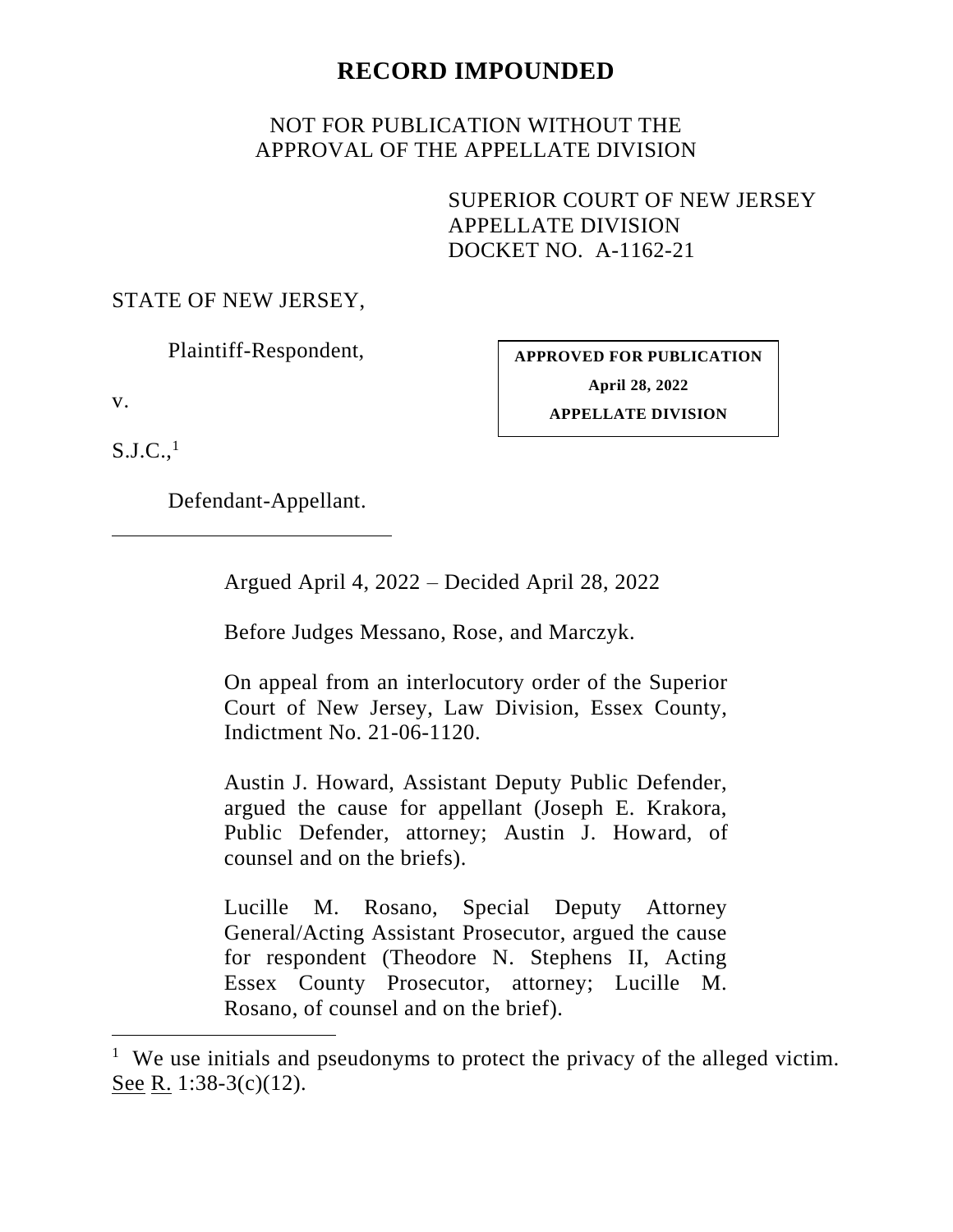The opinion of the court was delivered by

# ROSE, J.A.D.

On leave granted, defendant S.J.C. appeals from a trial court order, denying his pretrial motion to dismiss an Essex County indictment that charges him with two counts of first-degree aggravated sexual assault by penilevaginal penetration, N.J.S.A. 2C:14-2(a)(1), and two counts of second-degree endangering the welfare of a child, N.J.S.A. 2C:24-4(a)(1). The indictment was returned four months after the East Orange Police Department (EOPD) issued complaint-warrants; seven years after the alleged victim, I.C. (Inna), reported the crimes to the EOPD; and fourteen years after the last incident allegedly occurred. Inna, who was five and six years old at the time of the two alleged incidents, is defendant's biological daughter.

Defendant moved to dismiss the indictment, asserting the State's delay in bringing the case before the grand jury violated his right to due process under the Fourteenth Amendment, and his Sixth Amendment right to a speedy trial. Defendant also claimed the indictment, and the State's ensuing response to his bill of particulars, failed to provide sufficient notice of the dates and locations of the sexual assaults under the criteria established in State in the Interest of K.A.W., 104 N.J. 112 (1986).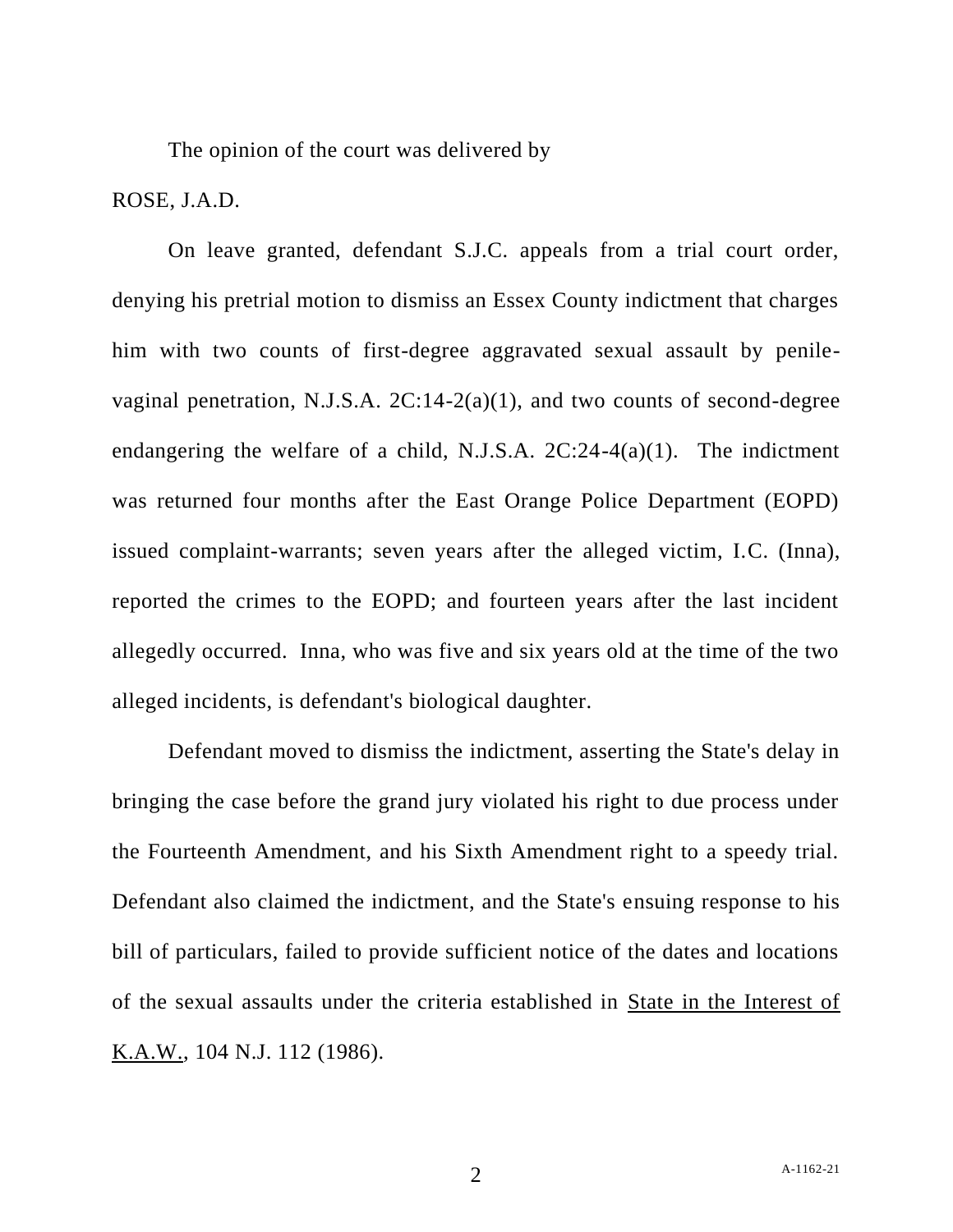Following oral argument, the motion judge reserved decision and thereafter issued a written opinion, rejecting defendant's arguments. The judge then stayed his accompanying November 4, 2021 order, pending defendant's application for interlocutory relief.

On appeal, defendant abandons his speedy trial argument, focusing instead on his remaining claims. More particularly, defendant presents the following points for our consideration:

#### POINT I

THE SEVEN-YEAR-OLD PROSECUTION OF DEFENDANT VIOLATES DUE PROCESS UNDER STATE V. TOWNSEND[, 186 N.J. 473 (2006),] BECAUSE THE STATE'S DELAY WAS RECKLESS AND CAUSED ACTUAL PREJUDICE TO THE DEFENSE. U.S. Const. amend. XIV; N.J. Const. art. I, ¶ 1.

A. Defendant Satisfies Townsend's First Prong Because the State's Delay Was Reckless; the Trial Court Erred by Requiring Proof of Bad Faith.

B. Defendant Has Established Actual Prejudice Under Townsend's Second Prong; the Trial Court Erred by Requiring Defendant to Document Specific Testimony from the Very Witnesses Who Can No Longer Be Found Because of the State's Delay.

# POINT II

THE INDICTMENT MUST BE DISMISSED FOR FAILURE TO PROVIDE FAIR NOTICE OF WHEN AND WHERE THE OFFENSES ALLEGEDLY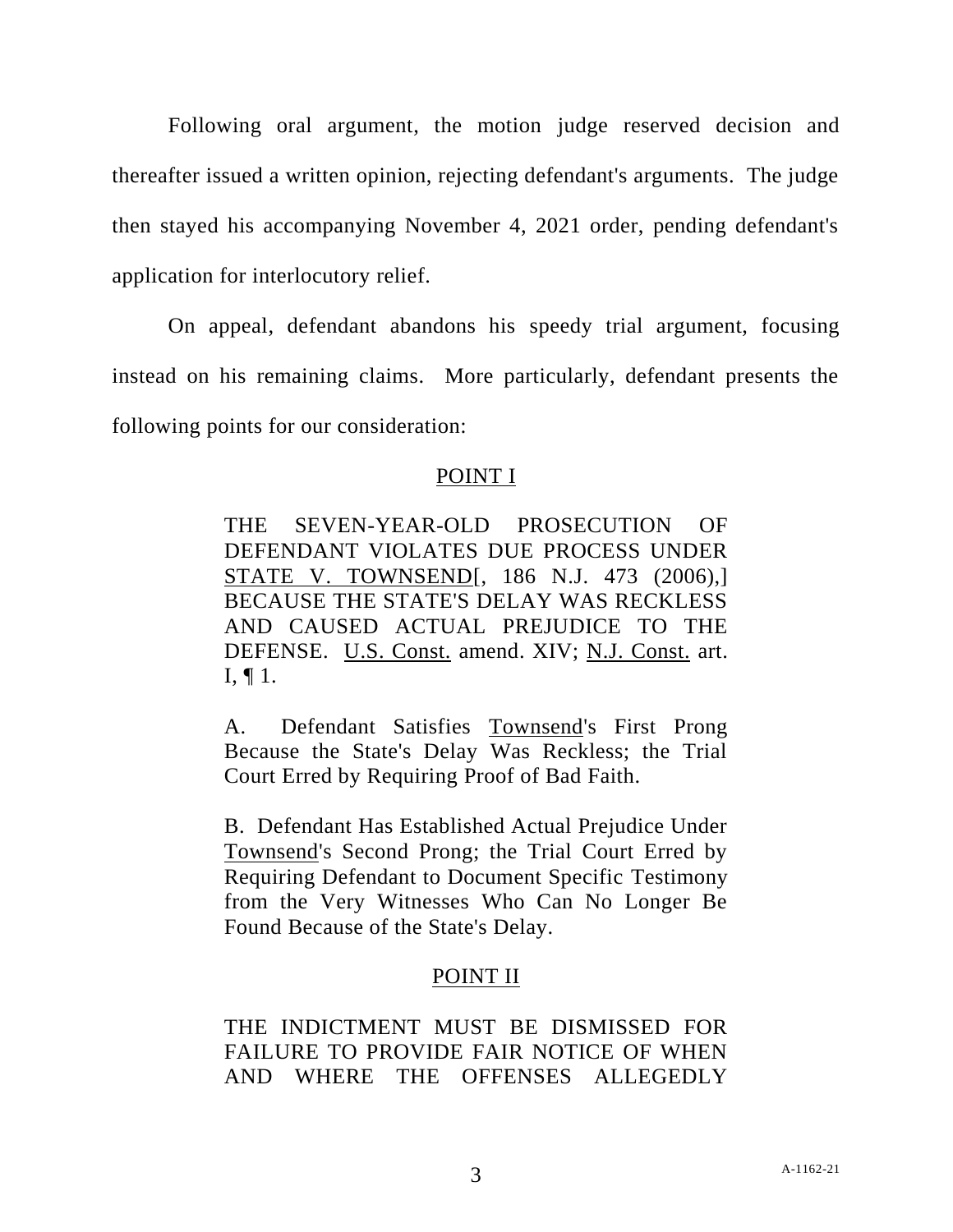OCCURRED. U.S. Const. amend. XIV; N.J. Const. art. I, ¶¶ 1, 10.

#### POINT III

FUNDAMENTAL FAIRNESS REQUIRES DISMISSAL BECAUSE THE CUMULATIVE EFFECT OF THE DELAYED PROSECUTION AND VAGUE INDICTMENT HAS SUBSTANTIALLY PREJUDICED DEFENDANT'S ABILITY TO MOUNT A FAIR DEFENSE. N.J. Const. art. I, ¶ 1.

Because we conclude defendant failed to shoulder the heavy burden of demonstrating "actual prejudice" under the second Townsend prong, we conclude his due process rights were not violated by the State's delay in seeking the indictment and affirm the motion judge's decision in that regard. Accordingly, we need not address defendant's assertion under the first Townsend prong that the judge erred in requiring him to establish the State acted in bad faith. We nonetheless clarify the burden of proof required under the first Townsend prong.

Further, while we otherwise agree with the motion judge's analysis under K.A.W., we cannot discern from the record provided on appeal that the State discharged its obligation under K.A.W. We therefore remand the matter for further proceedings to address the contentions raised in point II.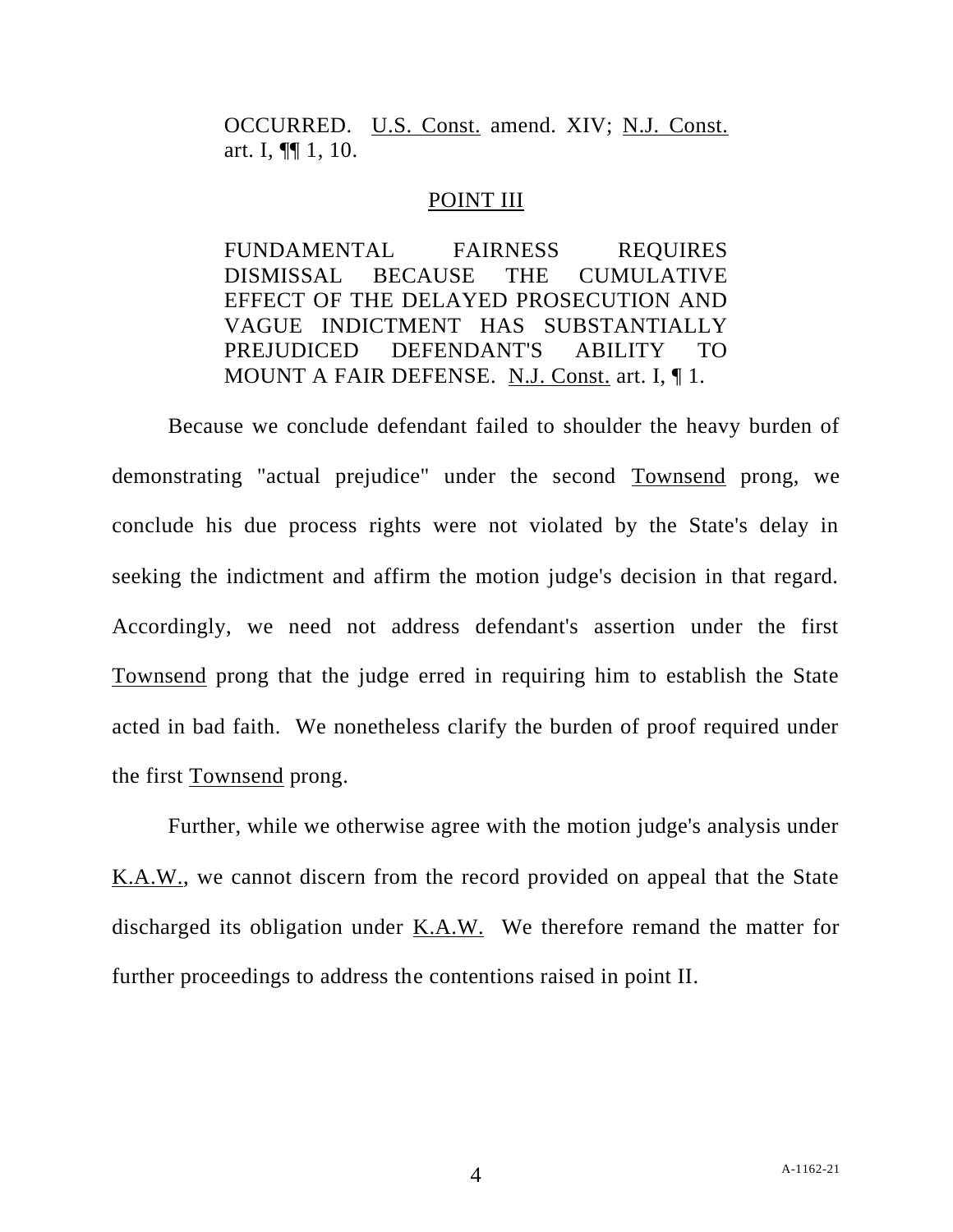Lastly, we decline – at this time – to address defendant's fundamental fairness argument raised in point III. Resolution of these contentions shall abide the results of our remand order.

Accordingly, we affirm in part, and reverse and remand in part.

#### I.

We summarize the pertinent facts from the limited record before us. On the evening of November 11, 2013, fourteen-year-old Inna accompanied her mother, K.K. (Kim), to the EOPD. Inna told police defendant had sexually assaulted her on multiple occasions when she was between the ages of five and nine or ten. That same evening, the lead detective contacted the Essex County Prosecutor's Office (ECPO) and was instructed "to obtain audio/video statements from [Inna and Kim]."<sup>2</sup>

Inna could not recall all the details of every incident but said the first sexual assault occurred when she was five years old at "Mr. Billy's Mechanic Shop," where her father had been employed as a mechanic. The shop "w[as] located between 404 and 406 Central Avenue in the rear of this location." Inna stated defendant "walked her upstairs from the mechanic shop to an isolated area" comprised of "a small room with a bed and a small bathroom with a window." Inna described the acts, including forceful vaginal-penile

<sup>&</sup>lt;sup>2</sup> We have reviewed the recorded statements provided by the State on appeal.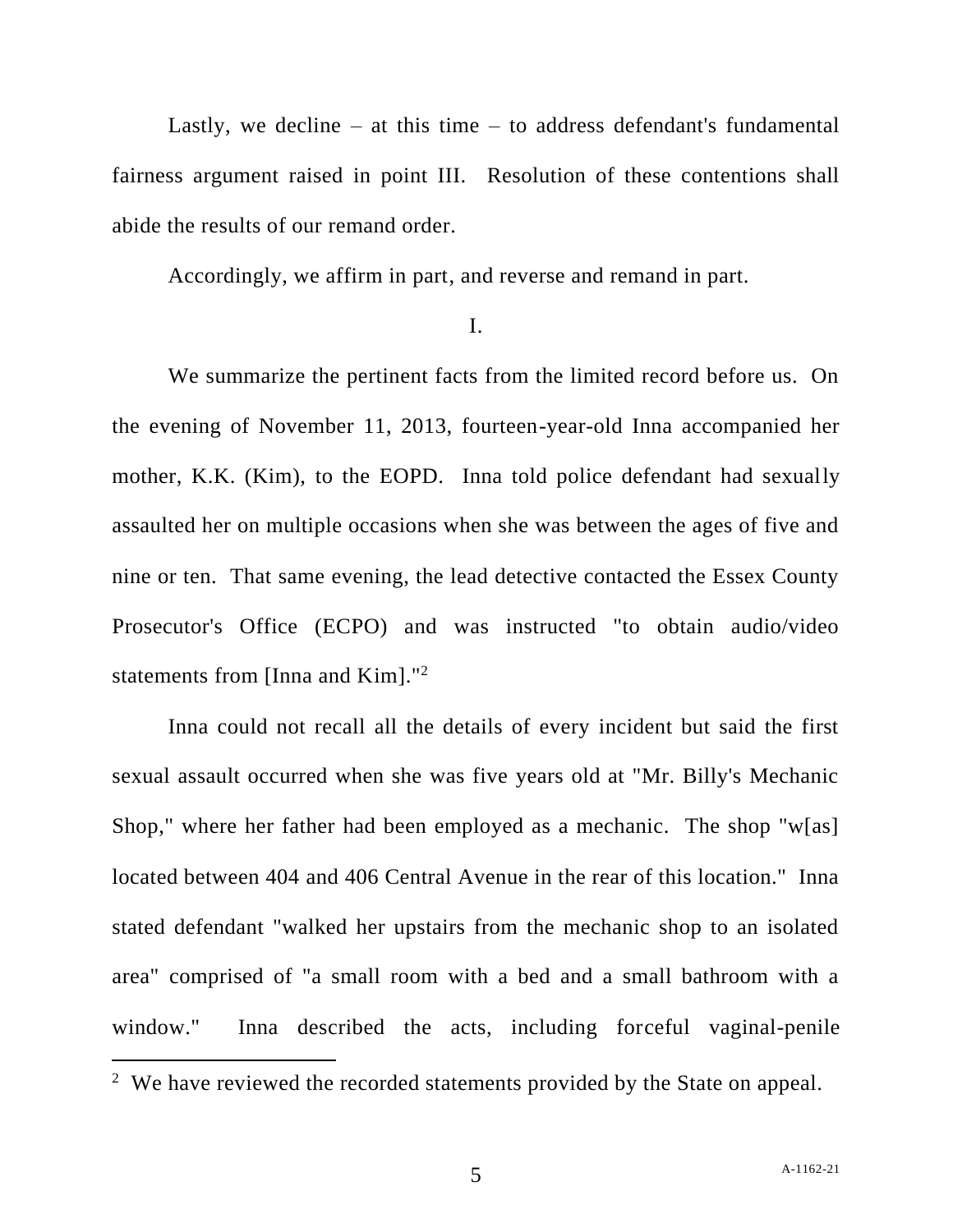penetration that caused her pain and made her cry. She claimed defendant ejaculated "but not inside her." Defendant cleaned and dressed Inna after the assaults occurred and "told her not to tell anyone about what happened, especially her mother."

Inna also reported defendant sexually assaulted her at his friend's apartment located at 94 Linden Avenue. Inna said defendant "removed her pants and underwear, pulled a blanket over them to cover them from view, and penetrated her vagina with his penis." She described the apartment's residents as "an older female, her teenage son, and a younger female in her [twenties]." Inna did not recall their names "or any other information regarding these persons," but claimed they neither witnessed nor were aware of the incidents. The younger woman bathed Inna after the sexual assaults, but "never witnessed the incidents." Inna told police she was six years old when the abuse occurred at this apartment.

Kim reported she always had legal custody of Inna and confirmed she had driven Inna to the mechanic shop and 94 Linden Avenue to spend time with defendant when the child was between the ages of five and ten. As of the date of Kim's interview, the mechanic shop "[wa]s no longer owned by the same proprietor, who[m] she only knew as 'Billy.'" Kim claimed defendant's grandmother resided at 94 Linden Avenue. Kim had no contact with defendant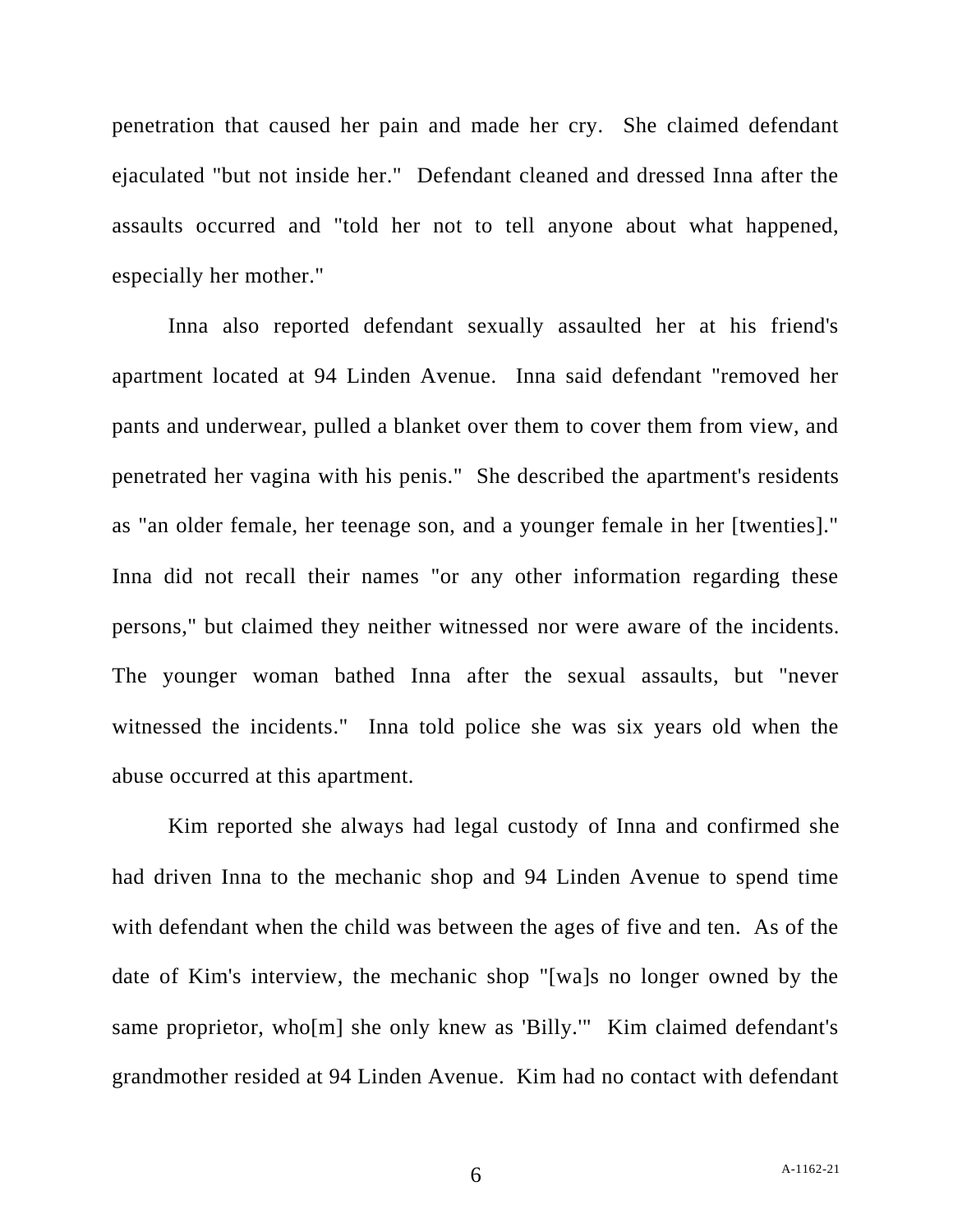since January 2010; "later that year she read an article on the internet" that defendant had been "arrested in Pennsylvania for sexually assaulting seven children."<sup>3</sup>

The following day, on November 12, 2013, the lead detective faxed the incident reports and related documents to the ECPO Special Victim's Unit (SVU). The EOPD closed its case "[p]ending ECPO [r]eview." According to the motion judge: "At the time, [the] ECPO was investigating [d]efendant for separate sexual assault offenses that allegedly occurred in Newark in 1996. On February 7, 2014, [the] ECPO authorized both Newark and East Orange municipalities to file charges against [d]efendant based on the allegations." However, the record on appeal does not contain any documentary evidence memorializing the prosecutor's February 7, 2014 authorization of charges.<sup>4</sup>

<sup>3</sup> The motion judge's decision states defendant was incarcerated in Pennsylvania "after pleading guilty to a felony and several misdemeanors in November 2011." The record on appeal does not contain defendant's judgment of conviction for those charges.

<sup>4</sup> According to the judge, the Newark Police Department (NPD) filed a complaint-warrant against defendant on September 10, 2014 regarding the Newark incidents. Defendant was extradited to New Jersey on those charges in July 2020, after having served a term of imprisonment in Pennsylvania for "a felony and several misdemeanors." The judge's opinion also reflects "while [d]efendant was being processed on the Newark complaint, [the] ECPO realized that [he] was a juvenile at the time of the commission of the alleged offenses," administratively dismissed the complaint, and refiled the charges in Family Court. Ultimately, the charges were dismissed on the prosecutor's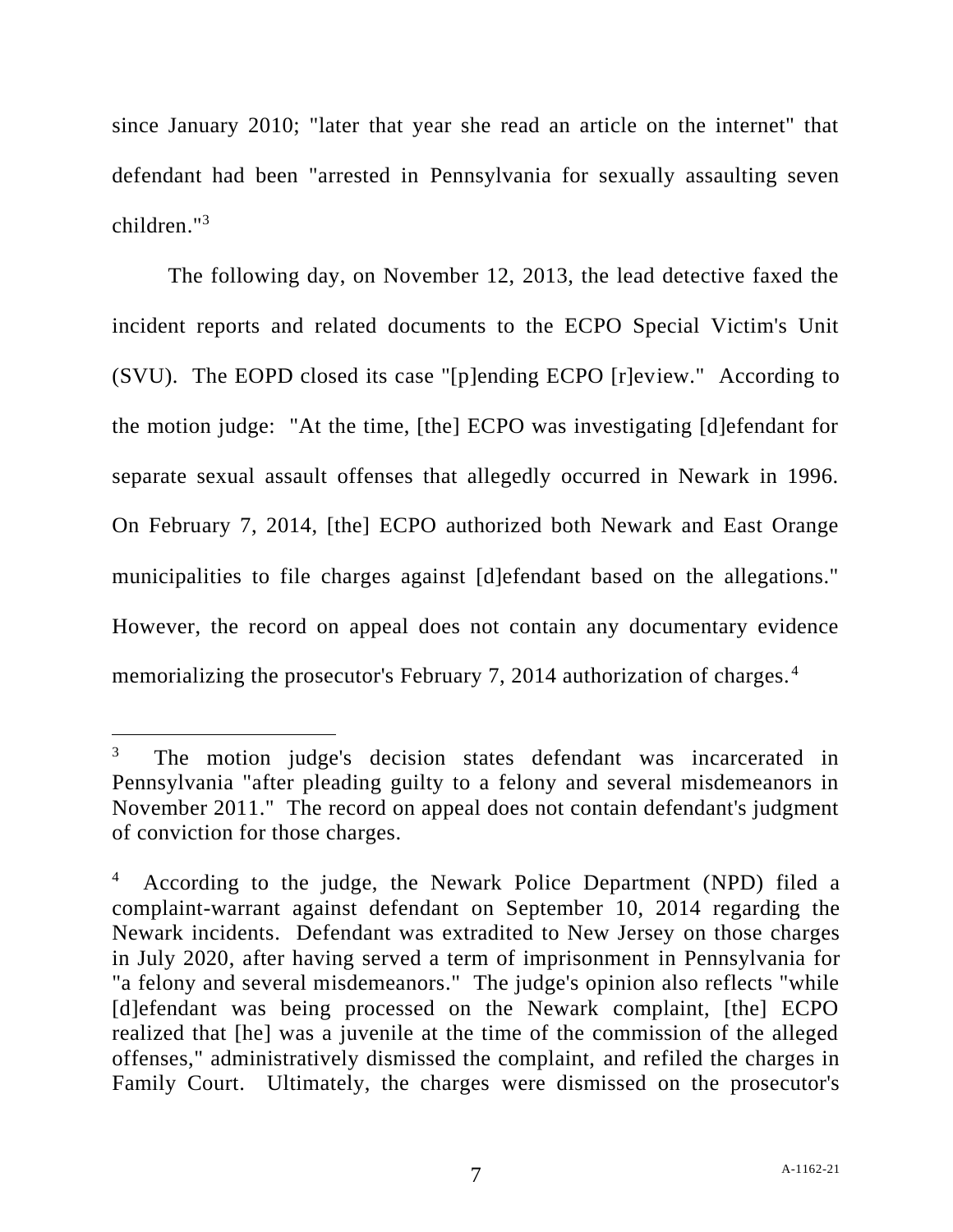Rather, the EOPD reports contained in the record indicate it was not until February 5, 2021 that the SVU authorized the EOPD to file aggravated sexual assault and child endangerment charges against defendant, and February 12, 2021 that the EOPD filed the complaint-warrants. Later that month, defendant was arrested in Pennsylvania and thereafter extradited to New Jersey.

In June 2021, the State presented the charges to the grand jury through the SVU detective, who essentially summarized the statements made by Inna and Kim to the EOPD in November  $2013<sup>5</sup>$  Neither Kim nor Inna testified before the grand jury, and the State did not introduce into evidence their recorded statements. The State limited the time frame of the allegations to 2004 through 2006, when Inna was five and six years old. The grand jury returned an indictment reflecting "various" incidents of abuse that had occurred during that two-year time frame.

Shortly thereafter, defendant moved for a bill of particulars pursuant to Rule 3:7-5, seeking information from the State concerning "the dates, times, and alleged circumstances of the charges . . . to enable [him] to prepare a motion. The record on appeal does not contain the NPD complaint-warrants,

<sup>5</sup> The State provided to us the audio recording of the grand jury proceedings, which we have reviewed.

police reports, or ECPO reports pertaining to the charges.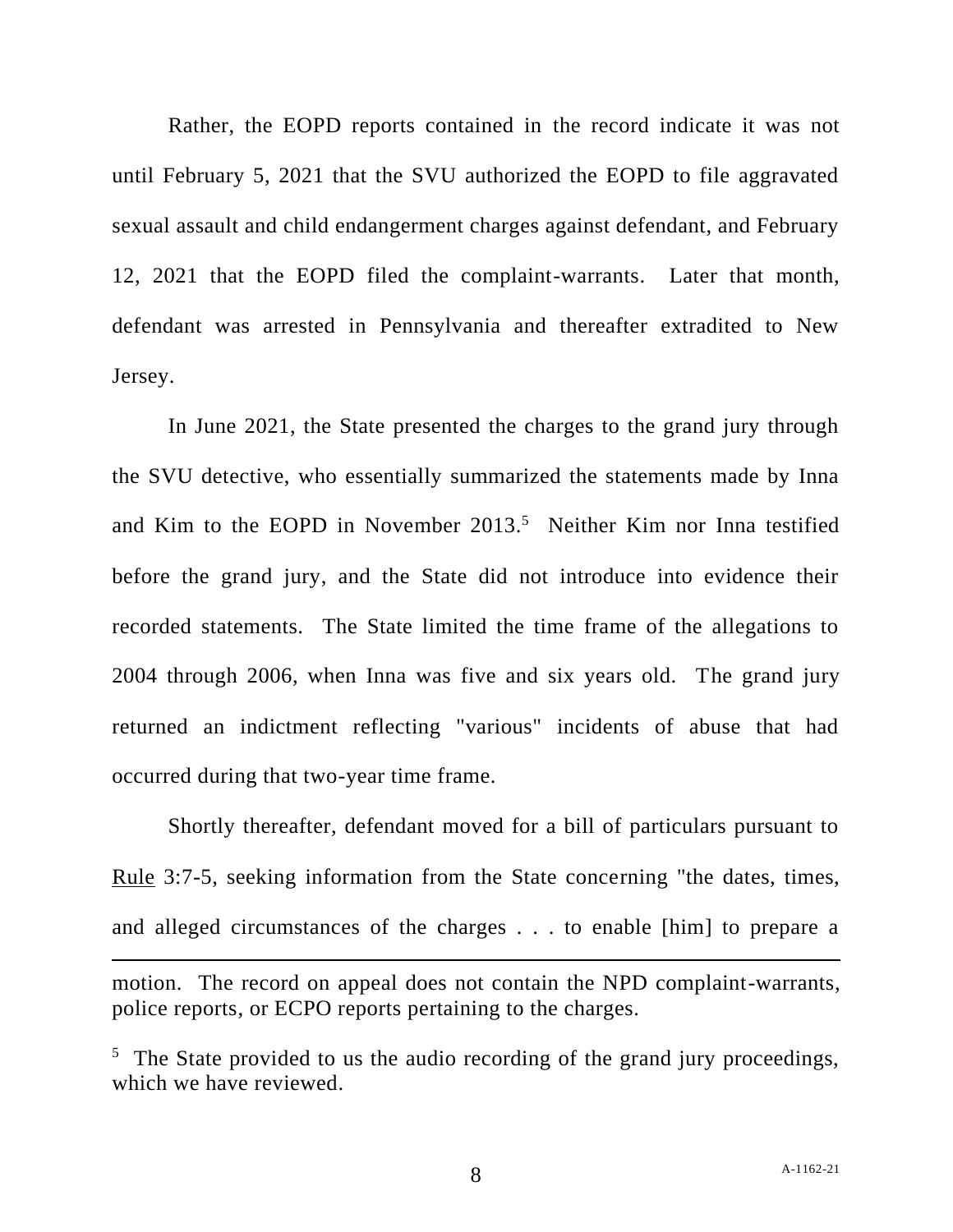defense."<sup>6</sup> The State responded by narrowing the multiple incidents referenced in the indictment to two acts, which allegedly occurred at: (1) Mr. Billy's Mechanic Shop, sometime when Inna was five years old (counts one and two); and (2) 94 Linden Avenue, another time when Inna was age six (counts three and four).

At oral argument before the motion judge, defense counsel argued the locations of the alleged incidents no longer existed. Counsel explained a church, located at either the 404 or 406 address, existed at the time the alleged acts were committed and when Inna reported them. He presumed church staff, parishioners, or missioners "possibly" could have verified whether the mechanic shop existed at the location or provided information about other potential witnesses associated with the shop. Counsel also argued had defendant known about the incidents that allegedly occurred at 94 Linden Avenue at the time Inna reported the crimes, he could have obtained a certification from a City of East Orange employee, verifying that the address "did not exist." Counsel acknowledged, "everything is speculative, at this point, given the delay."

<sup>&</sup>lt;sup>6</sup> The record on appeal does not include the bill of particulars, but the State's responses were provided by the parties.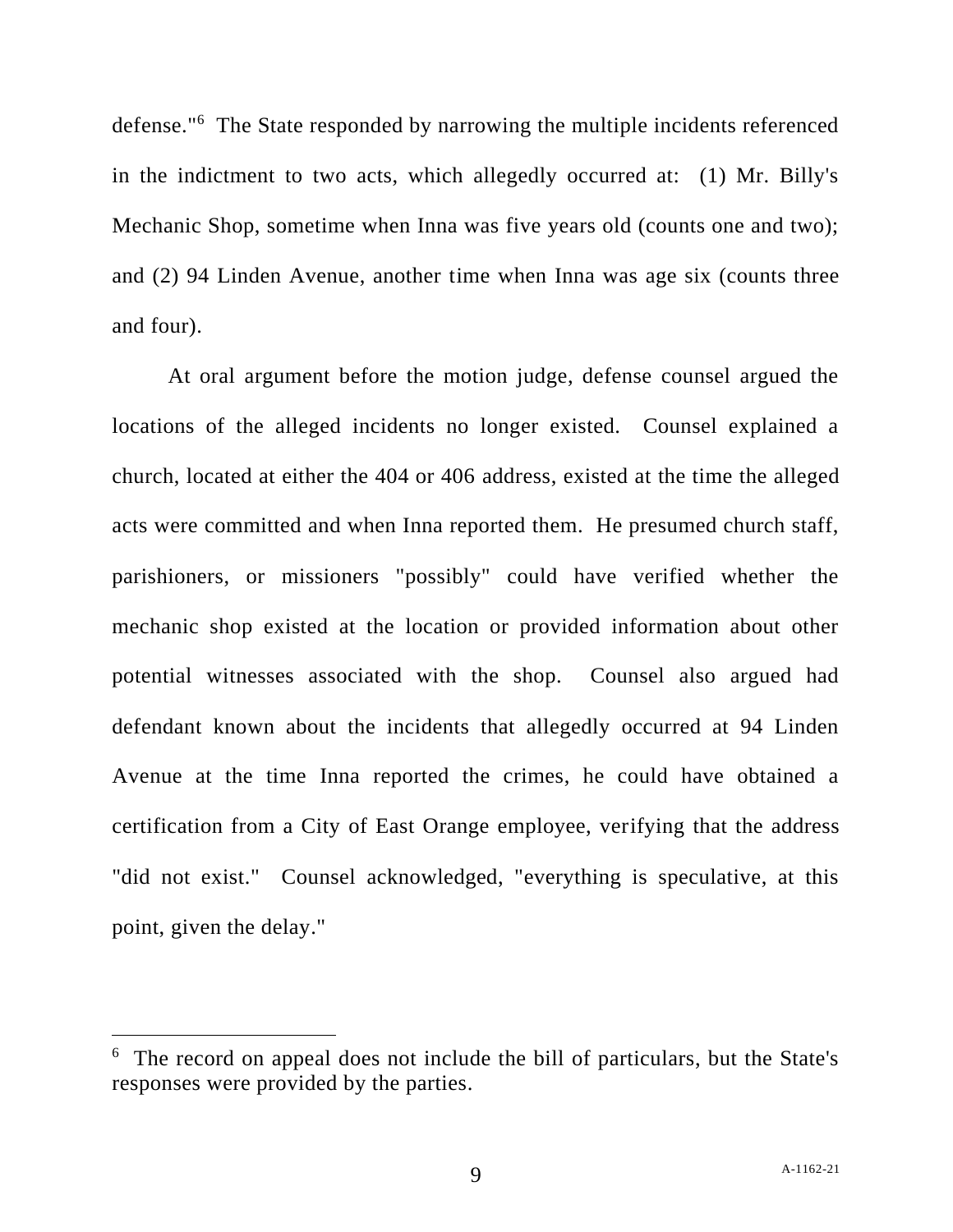The State's responses to defendant's bill of particulars cited the SVU detective's grand jury testimony and Inna's November 11, 2013 statement to the EOPD detective, which had been provided to defendant in discovery. Citing K.A.W., the State asserted: "The victim came forward with these allegations when she was fourteen years old. At that time, she was reporting incidents that took place when she was five and six years old, so eight or nine years earlier. A narrower time[]frame of occurrence cannot be provided."

By the time the charges were presented to the grand jury, Inna was twenty-one years old. The State's responses did not indicate whether there was any post-indictment attempt to narrow the time frame as to when the crimes allegedly occurred. At oral argument before us, the prosecutor indicated the victim had been reinterviewed in that regard; appellate counsel countered he was unaware of any such statements or memorializing reports.

#### II.

We first consider defendant's due process argument. Contending this is not a case in which the State needed time "to gather additional evidence against the accused or to broaden the investigation" pursuant to State v. Aguirre, 287 N.J. Super. 128, 132 (App. Div. 1996), defendant argues the State proffered no legitimate reason for delaying presentation of this case to the grand jury. Defendant also contends the motion judge misinterpreted our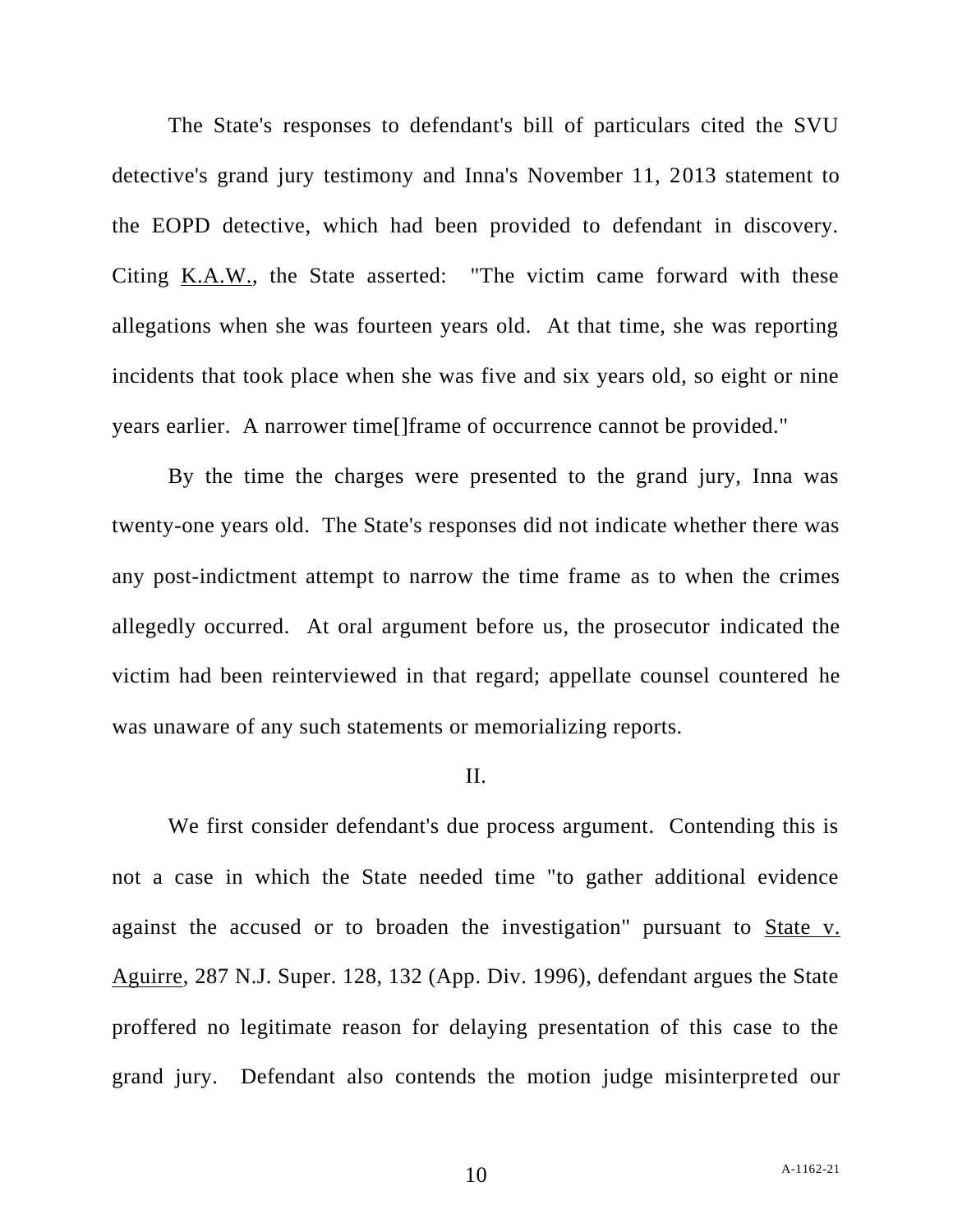Supreme Court's decision in Townsend by requiring him to show "the State intentionally delayed seeking an indictment in order to gain a strategic or tactical advantage." Defendant maintains he sustained his burden under Townsend by demonstrating the State acted recklessly and he suffered actual prejudice. Because defendant's due process contentions implicate the motion judge's legal conclusions, our review is de novo. See State v. S.S., 229 N.J. 360, 380 (2017). Cf. State v. Saavedra, 222 N.J. 39, 55 (2015) (recognizing appellate courts review a trial judge's decision deciding the sufficiency of a grand jury indictment for abuse of discretion); State v. Hogan, 144 N.J. 216, 229 (1996).

#### A.

In Townsend, the defendant was convicted of murder twenty years after the bludgeoning death of his girlfriend. 186 N.J. at 479. On direct appeal, we reversed the trial court's evidentiary ruling, holding the trial court erroneously admitted testimony concerning battered women's syndrome. Ibid. But we rejected defendant's due process argument, which was based on the twentyyear delay in seeking an indictment. Ibid. Although the Supreme Court reinstated the jury's verdict, thereby partially reversing our order, the Court agreed defendant failed to demonstrate a violation of his due process rights. Id. at 479-80.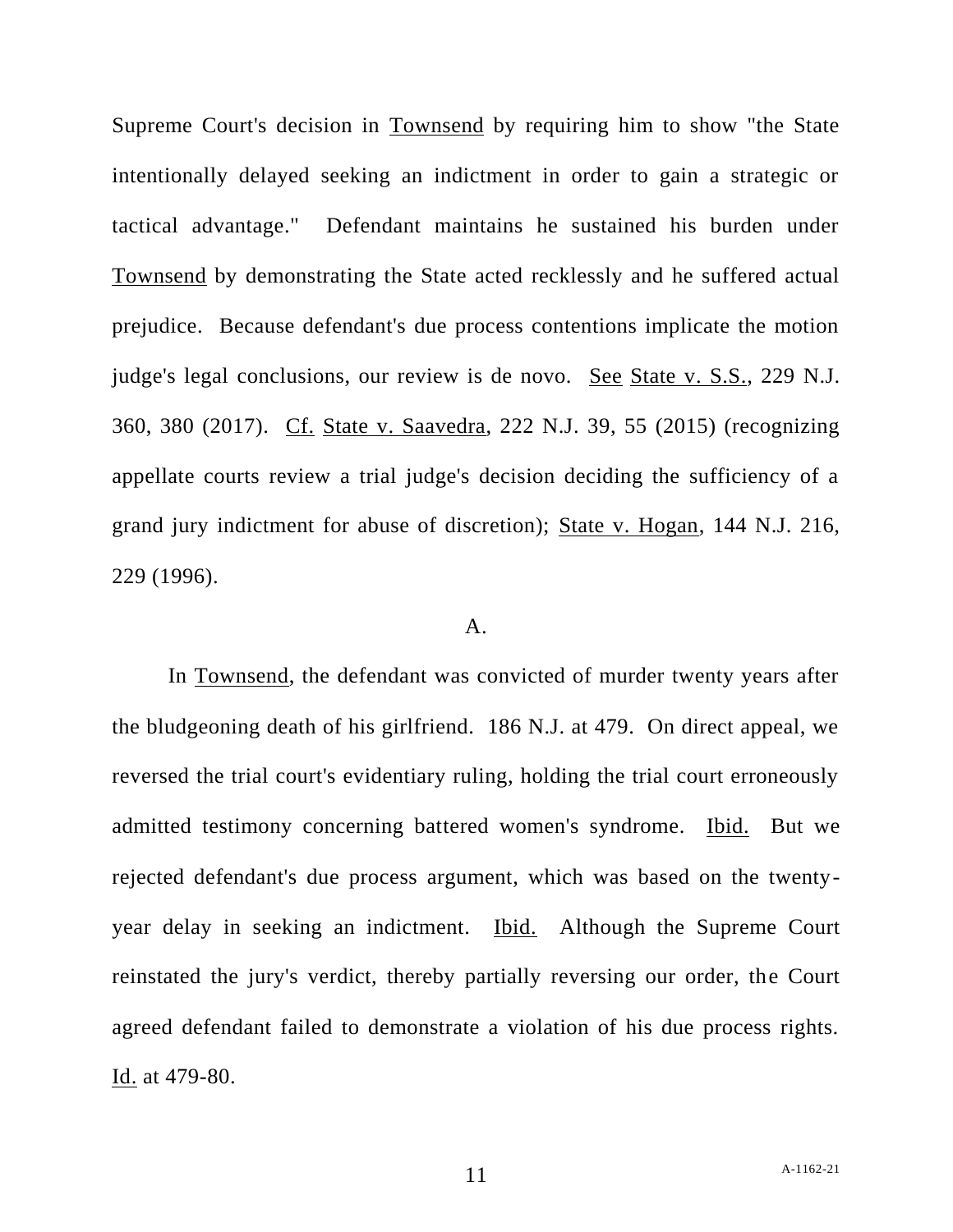Most of the Court's twenty-eight-page opinion, including Justice Rivera-Soto's partial dissent, addresses the battered women's syndrome issue. Id. at 479-507. In the five pages dedicated to the defendant's due process argument, the Court noted it "ha[d] not previously addressed the standard our courts should apply when evaluating a request to dismiss an indictment based on unreasonable delay between the date of the crime and the date the charge is presented to a grand jury." Id. at 486.

Citing United States v. Lovasco, 431 U.S. 783, 789 (1977), the Court recognized "the Due Process Clause of the United States Constitution provides an overlay to protect against oppressive pre-indictment delay." Id. at 487. Thus, "a due process violation occurs if the delay in prosecution violates those 'fundamental conceptions of justice which lie at the base of our civil and political institutions, . . . and which define the community's sense of fair play and decency.'" Id. at 487-88 (quoting Lovasco, 431 U.S. at 790).

In Lovasco, the Government attributed its delayed indictment to its "efforts to identify persons in addition to [the defendant,] who may have participated in the offenses." 431 U.S. at 796. Quoting its decision in United States v. Marion, 404 U.S. 307, 324 (1971), the federal high court distinguished investigative delay from "delay undertaken by the Government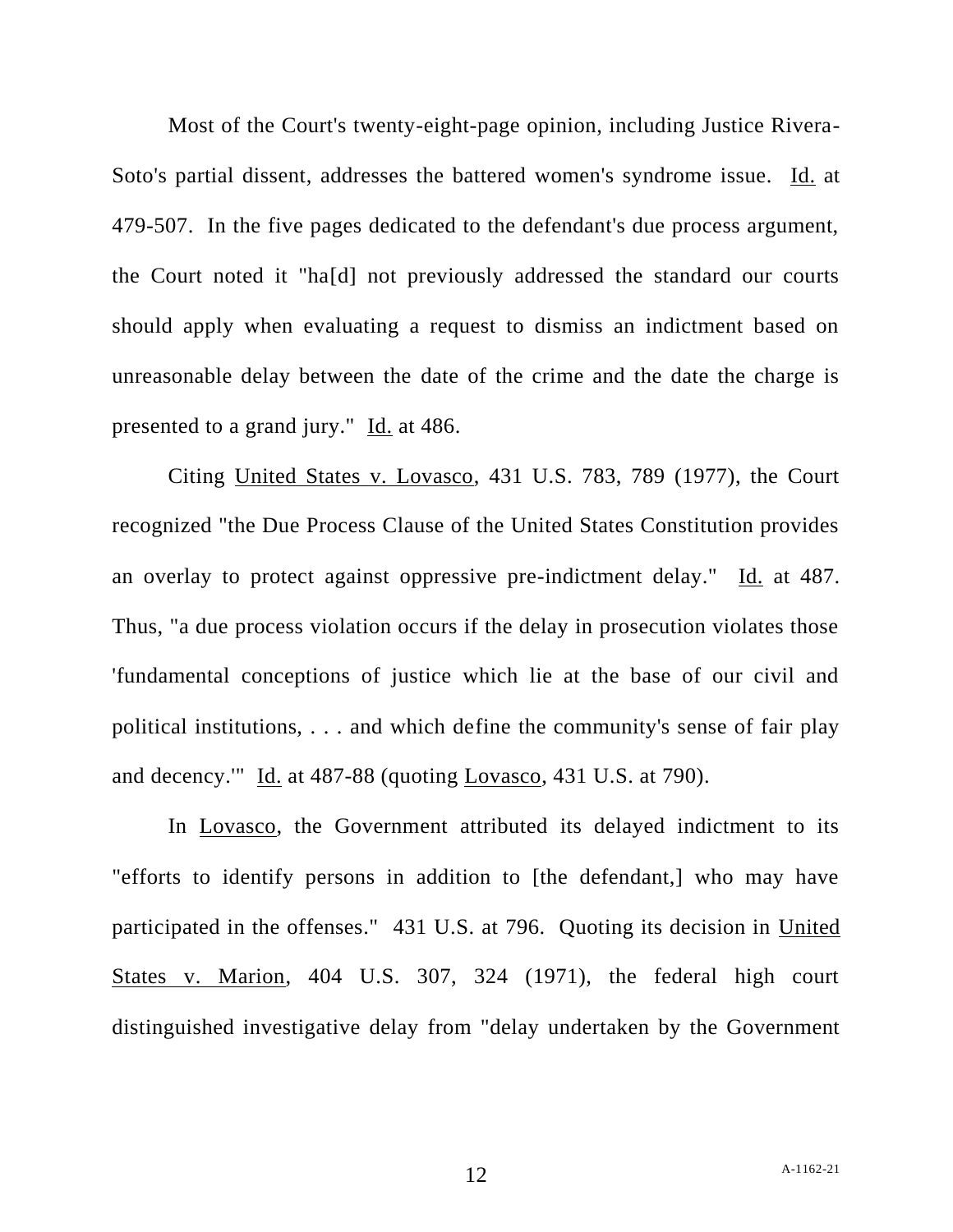solely 'to gain tactical advantage over the accused."<sup>7</sup> Id. at 795. However, the Lovasco Court also noted the Government's brief in Marion acknowledged: "A due process violation might also be made out upon a showing of prosecutorial delay incurred in reckless disregard of circumstances, known to the prosecution, suggesting that there existed an appreciable risk that delay would impair the ability to mount an effective defense." Id. at 795 n.17. Declining to adopt a rule that would circumscribe a prosecutor's ability to continue its investigation after the Government "assembled sufficient evidence to prove guilt beyond a reasonable doubt," the Court held prosecution "following investigative delay does not deprive [a defendant] of due process, even if [the] defense might have been somewhat prejudiced by the lapse of time." Id. at 792-96.

In Townsend, our Supreme Court summarized the two seemingly disparate standards articulated by the United States Supreme Court in separate decisions decided after it issued its decision in Lovasco:

> "[T]he Fifth Amendment requires the dismissal of an indictment, even if it is brought within the statute of limitations, if the defendant can prove that the Government's delay in bringing the indictment was a deliberate device to gain an advantage and that it caused the defendant actual prejudice in presenting his defense." United States v. Gouveia, 467 U.S. 180,

<sup>&</sup>lt;sup>7</sup> Marion was decided on speedy trial grounds. 404 U.S. at 325-26.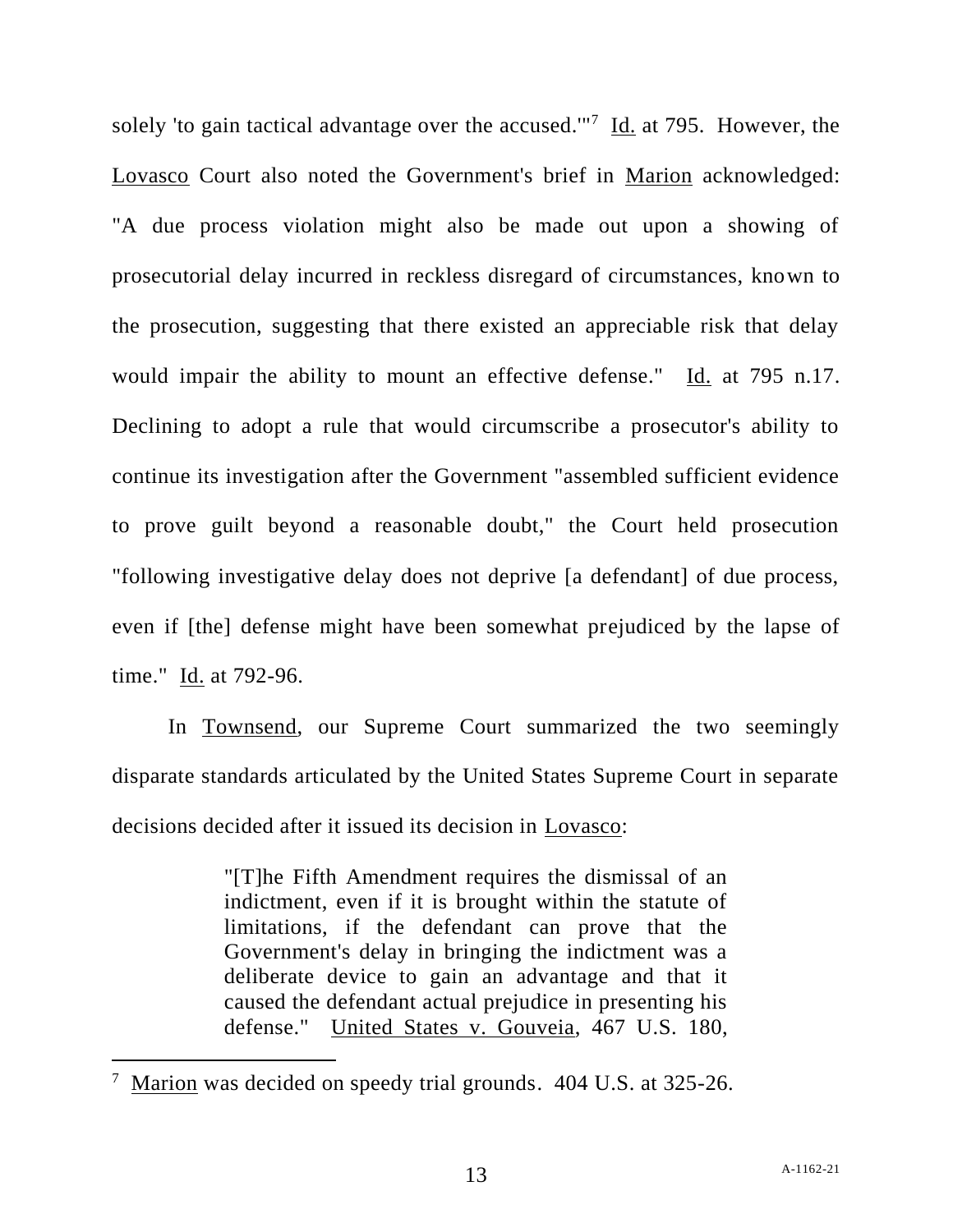192 . . . (1984); accord United States v. \$8,850, 461 U.S. 555, 563 . . . (1983) (noting due process claims for delay in instituting criminal prosecutions "can prevail only upon a showing that the Government delayed seeking an indictment in a deliberate attempt to gain an unfair tactical advantage over the defendant, or in reckless disregard of its probable prejudicial impact upon the defendant's ability to defend against the charges").

[186 N.J. at 488 (alteration in original) (emphasis added).]

Turning to the due process argument at issue in Townsend, the Court noted the defendant acknowledged the Gouveia standard, i.e., that a defendant must demonstrate "the indictment was deliberately delayed for tactical reasons before a due process violation will be found," but the defendant urged the Court to "adopt a 'sliding scale standard' that the longer the delay the less the burden on defendant to show prejudice." Ibid. The Court rejected the defendant's invitation, and "appl[ied] the federal standard in determining whether a due process violation resulted from excessive pre-indictment delay." Ibid. (emphasis added). Citing Gouveia, the Court held: "That standard requires the defendant to show: (1) the State's delay in seeking the indictment was a deliberate attempt to gain an advantage over him, and (2) the delay caused defendant actual prejudice in his ability to defend the charge." Id. at 489.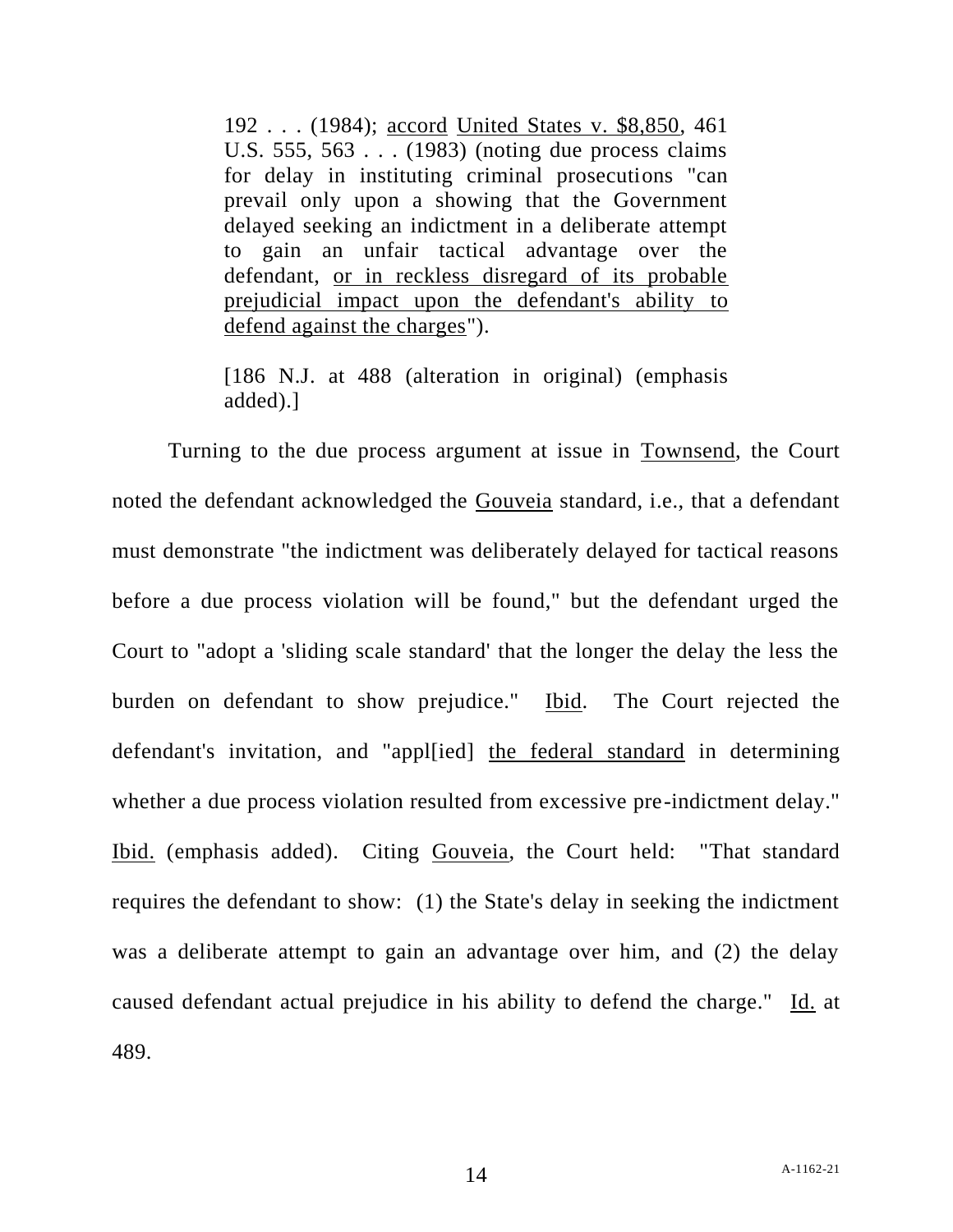Unlike defendant in the present matter, the defendant in Townsend did not assert he should be held to the less stringent standard set forth in \$8,850, i.e., that the State acted "in reckless disregard of [the delayed indictment's] probable prejudicial impact upon the defendant's ability to defend against the charges." 461 U.S. at 563. Thus, our Supreme Court was not called upon to decide whether the prosecutor's reasons for delaying indictment were governed by the "deliberate" standard stated in Gouveia, 467 U.S. at 192, or the "reckless" standard, set forth in \$8,850, 461 U.S. at 563.8 Nor did the Court explain its rationale for adopting the Gouveia standard and implicitly rejecting the \$8,850 standard.

Several years earlier, when we decided State v. Alexander, 310 N.J. Super. 348, 353-54 (App. Div. 1998), we observed the standards mentioned in Gouveia and \$8,850 were dicta, although "a majority of federal circuit courts of appeal" were in line with the Gouveia standard at that time. We stated, "the Supreme Court of the United States ha[d] never resolved the conflict among the circuit courts of appeal and the Supreme Court of New Jersey ha[d] never

<sup>8</sup> The United States Supreme Court in Gouveia addressed the inmatedefendants' claims that the right to counsel attached while they were held in administrative detention before their indictments were returned. 467 U.S. at 182-83. \$8,850 involved a civil forfeiture matter, wherein "the Government urge[d] that the standard for assessing the timeliness of the suit be the same as that employed for due process challenges to delay in instituting criminal prosecutions." 461 U.S. at 563.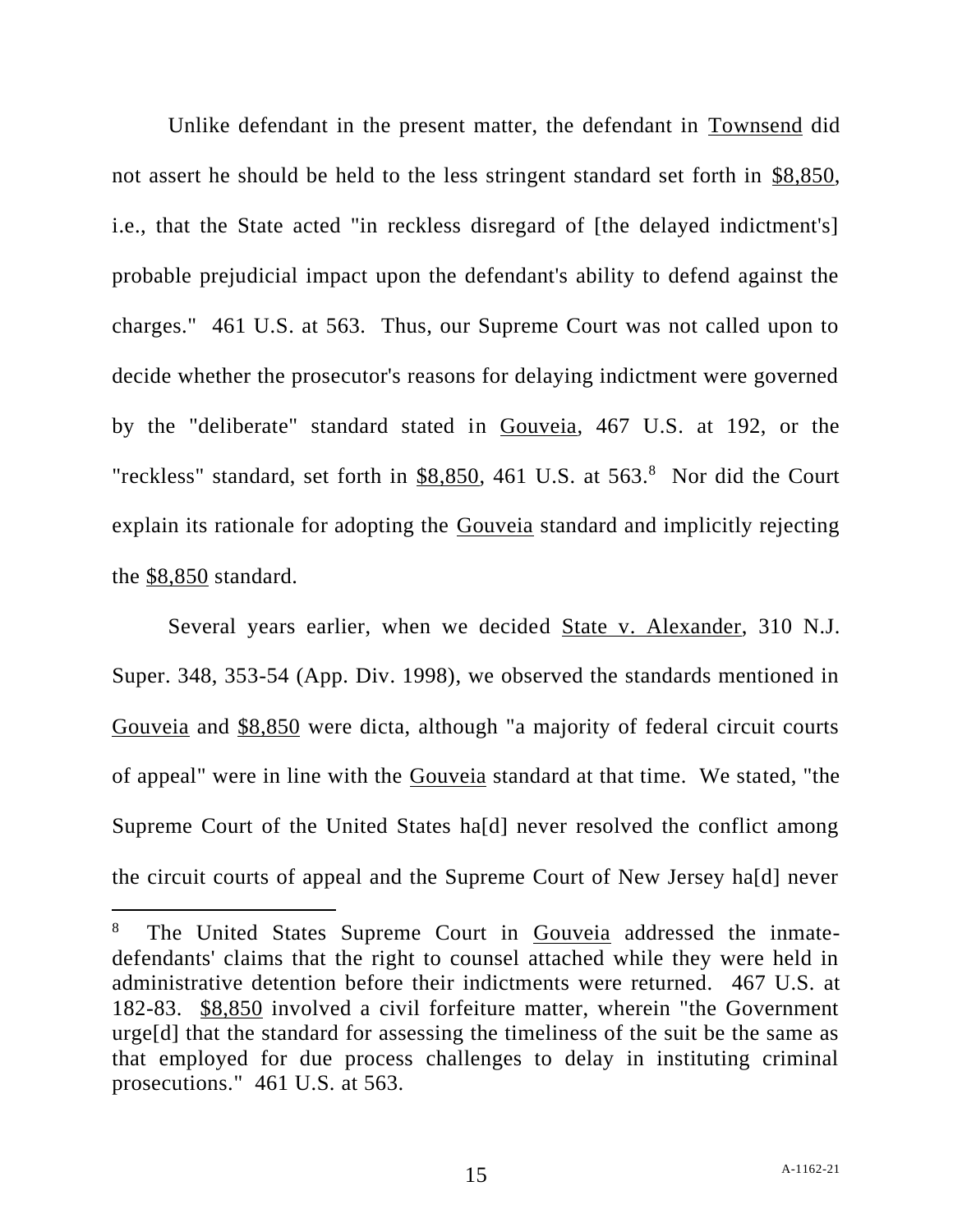addressed the issue." Id. at 355 (footnote omitted). We therefore assumed, "without deciding the issue, that a due process violation may be established by undue pre-indictment delay even though the cause of the delay [wa]s solely the negligence of the police or the prosecutor," as argued by the defendant in Alexander, "and proceed[ed] to the issue of prejudice." Ibid.

Ten years after our Supreme Court's decision in Townsend, Justice Ginsberg, writing for a unanimous Court, parenthetically stated in dictum the "Due Process Clause may be violated, for instance, by prosecutorial delay that is 'tactical' or 'reckless.'" Betterman v. Montana, 578 U.S. 437, 441 (2016) (emphasis added) (quoting  $Lovasco$ , 431 U.S. at 795 n.17).<sup>9</sup> Thus, it appears the United States Supreme Court continues to recognize – albeit in dicta – that a defendant need only demonstrate the State acted "in reckless disregard of its probable prejudicial impact upon the defendant's ability to defend against the charges." \$8,850, 461 U.S. at 563.

Because our Supreme Court has not revisited the standard since its decision in Townsend, we discern no reason not to adopt the reckless standard,

<sup>9</sup> In Betterman, the sole issue presented to the Court was whether a defendant's right to a speedy trial was implicated between conviction and sentencing. 578 U.S. at 439. The Court rejected the defendant's Sixth Amendment claim, but recognized "a defendant may have other recourse, including, in appropriate circumstances, tailored relief under the Due Process Clauses of the Fifth and Fourteen Amendments." Ibid.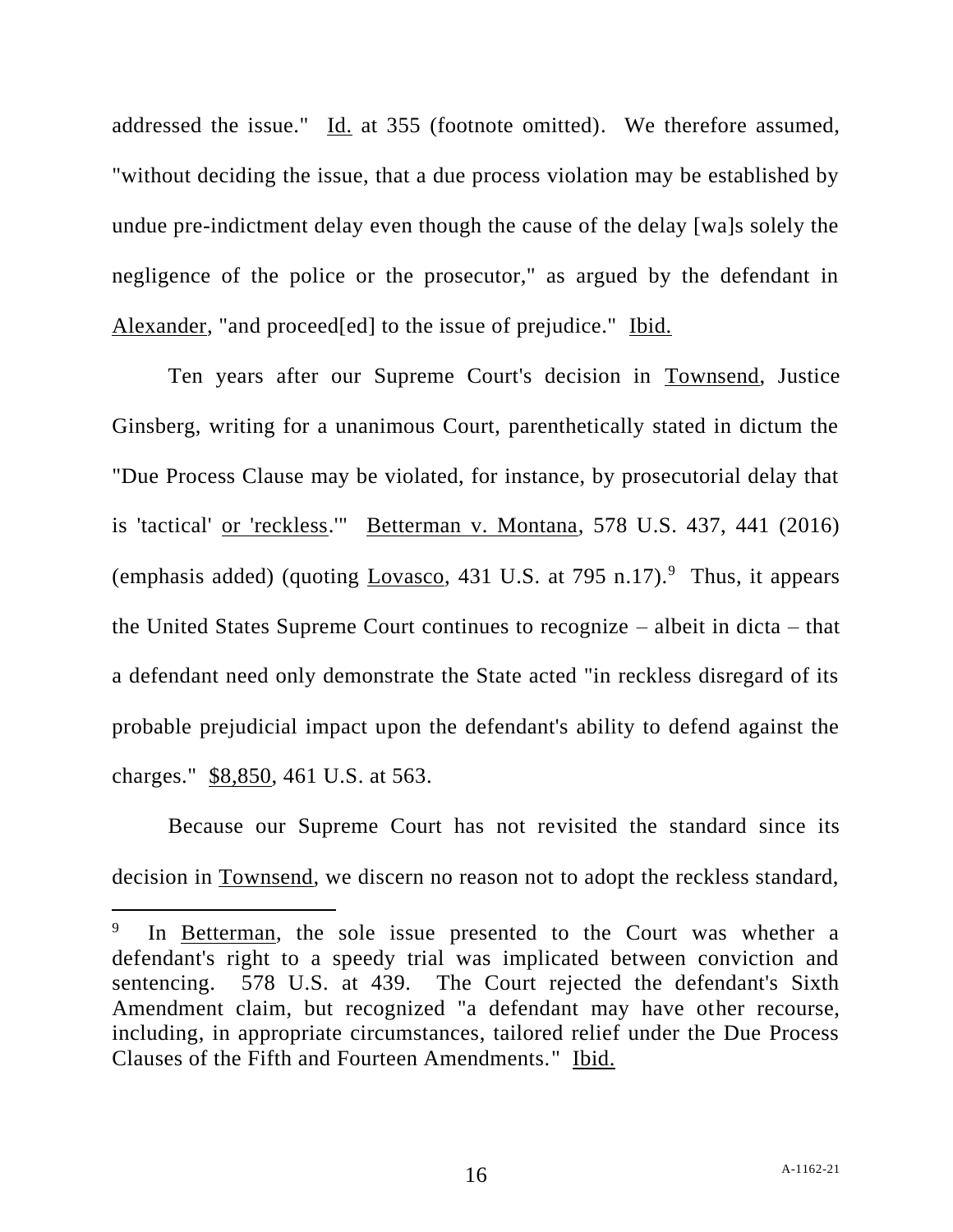cited again with approval in Betterman – after Townsend was decided. Our courts are bound by United States Supreme Court precedent. See Battaglia v. Union Cnty. Welfare Bd., 88 N.J. 48, 60 (1981) (stating our Supreme Court is "bound by the [United States] Supreme Court's interpretation and application of the First Amendment and its impact upon the states under the Fourteenth Amendment"); see also Townsend, 186 N.J. at 488 (recognizing the Court "'endeavor[s] to harmonize [its] interpretation of the State Constitution with federal law'" (quoting State v. Tucker, 137 N.J. 259, 291 (1994))). Further, our Supreme Court has recognized "the legal findings and determinations of a high court's considered analysis must be accorded conclusive weight by lower courts," even if, arguably, they are dicta. State v. Rose, 206 N.J. 141, 182-84 (2011). We are therefore convinced a defendant's right to due process may be violated where the State's reason for delay in seeking an indictment is reckless or deliberate. See Gouveia, 467 U.S. at 192; \$8,850, 461 U.S. at 563.

However, we decline to consider the legitimacy of the State's reasons for delay without first addressing the second Townsend prong, which requires the defendant demonstrate actual prejudice. Framed another way, whether the State acted deliberately or recklessly is of no moment, unless the defendant can show the delay impacted his "ability to defend against the charges." See \$8,850, 461 U.S. at 563; see also United States v. Sowa, 34 F.3d 447, 451 (7th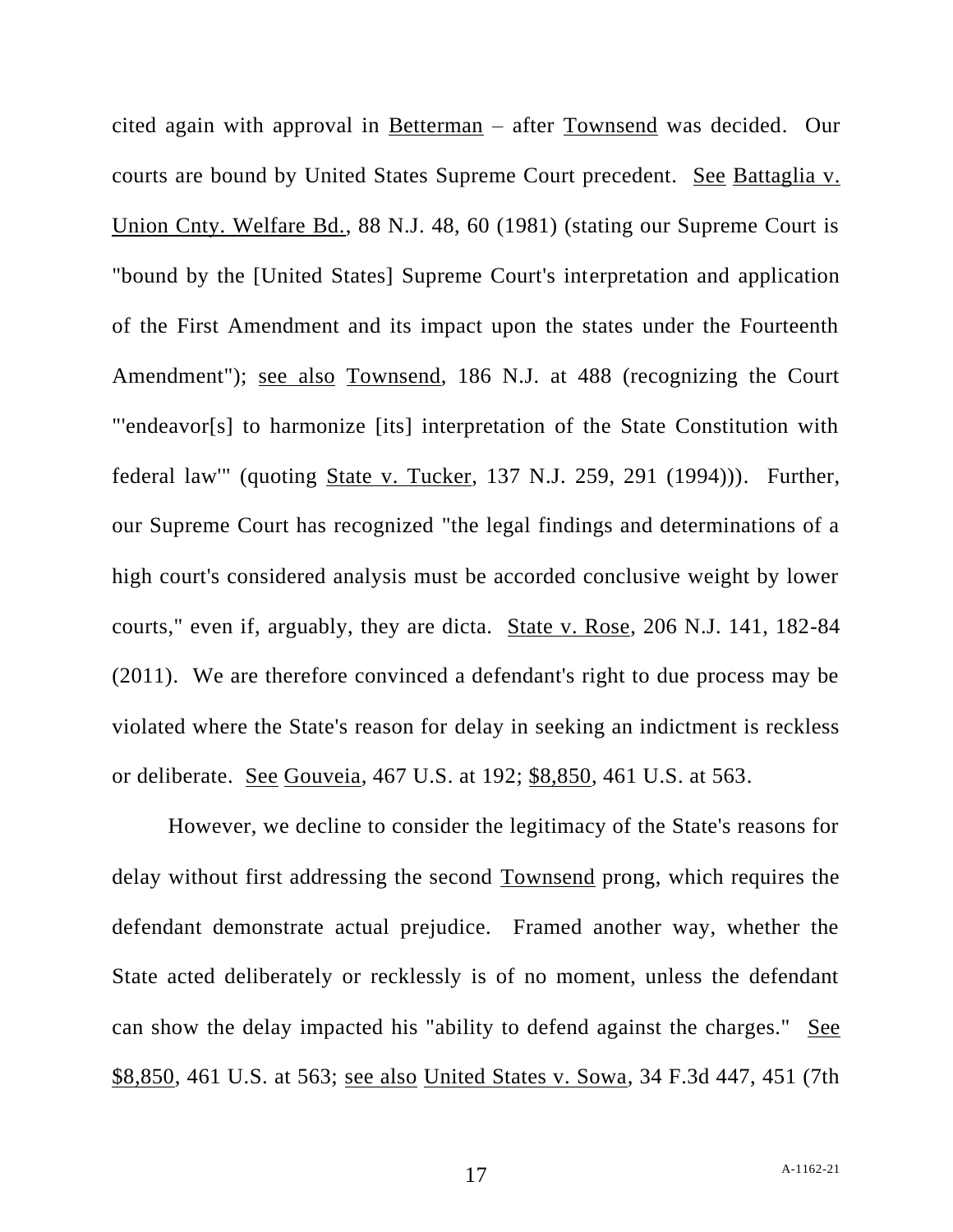Cir. 1994) (interpreting Lovasco to require a defendant to "prove[] actual and substantial prejudice" before the Government is required "to come forward and provide its reasons for the delay"); Howell v. Barker, 904 F.2d 889, 895 (4th Cir. 1990) ("Assuming the defendant can establish actual prejudice, then the court must balance the defendant's prejudice against the government's justification for delay.").

We have repeatedly recognized "actual prejudice, not possible or presumed prejudice, is required to support a due process claim." Aguirre, 287 N.J. Super. at 133. The demonstration of "actual prejudice" is a heavy lift. "[T]he defendant must show the delay caused actual and substantial prejudice endangering his right to a fair trial and must present concrete evidence showing material harm." Alexander, 310 N.J. Super. at 355 (internal quotation marks omitted). Prejudice is not presumed. See Aguirre, 287 N.J. Super. at 132 (comparing the speedy trial analysis, "under which prejudice to the defense is presumed from an unusually long delay between indictment and trial" with the "far more rigorous standard" for due process claims "arising from undue pre-indictment or pre-arrest delay").

In Alexander, we surveyed the decisions of various federal circuit courts and cited examples of circumstances that did not meet the high burden of establishing actual prejudice, including: (1) "[v]ague assertions of lost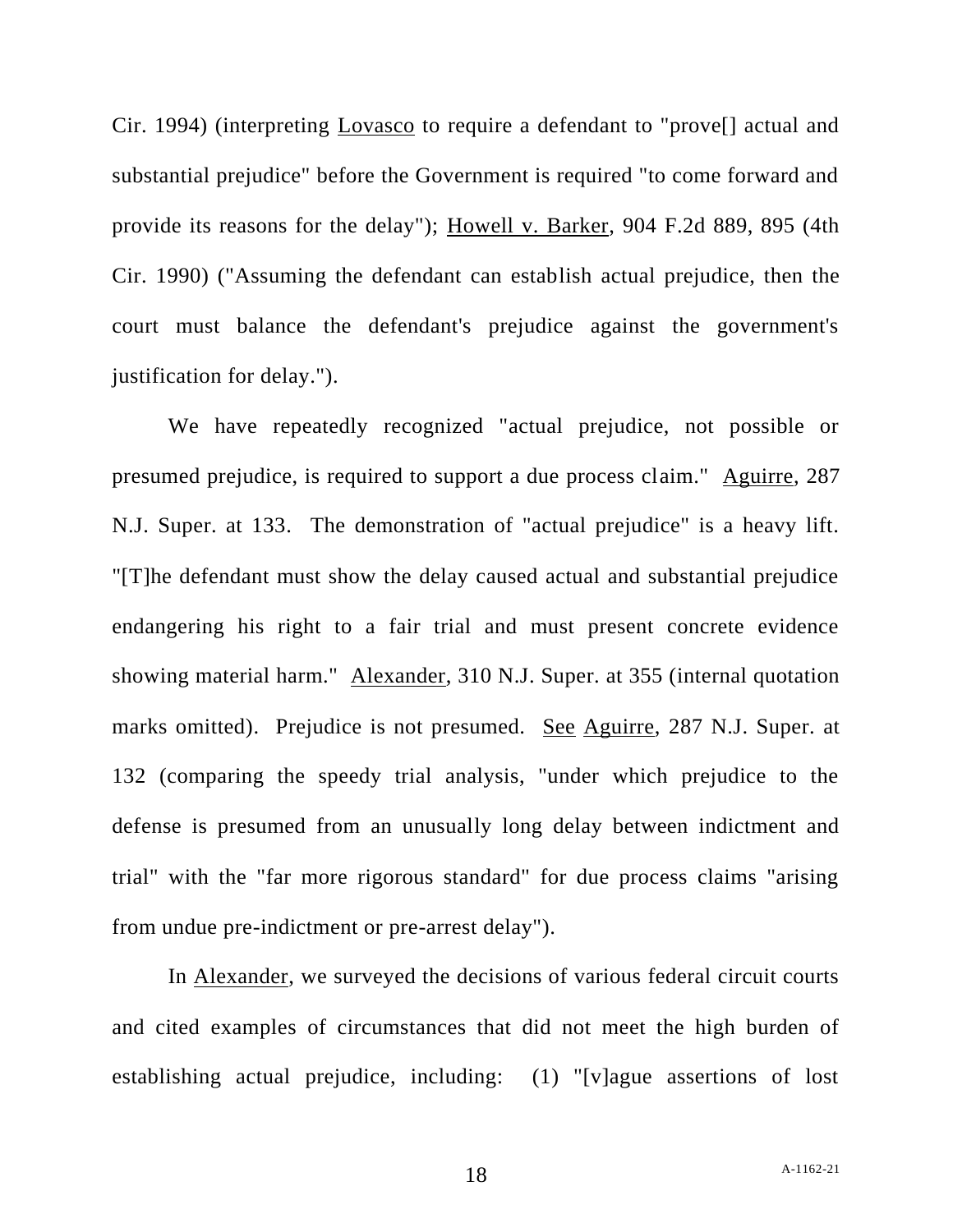witnesses, faded memories, or misplaced documents"; (2) "[a] mere loss of potential witnesses . . . absent a showing that their testimony would have actually aided the defense"; and (3) "the death of some six potential defense witnesses" where the "defendant's assertions concerning the testimony these witnesses could have given was speculative." 310 N.J. Super. at 355-56 (internal quotation marks omitted). Thus, when "the claim of prejudice involves the unavailability of witnesses, the courts have consistently required the defendant to specify with particularity and to provide some evidence of how the witnesses' testimony would have benefitted the defense." Aguirre, 287 N.J. Super. at 134.

#### B.

Against this legal backdrop, we review defendant's assertions of prejudice in the present matter. Defendant casts a wide net of blame on the State, generally claiming the State's delay rendered him unable to "locate exculpatory witnesses and evidence, assert an alibi, and even conduct basic fact investigation." He contends the locations where the incidents allegedly occurred no longer exist, rendering it impossible to find witnesses. Defendant urges us to adopt the less stringent standard for assessing prejudice in the context of motions to withdraw guilty pleas under State v. Slater, 198 N.J. 145, 161 (2009) (recognizing "[c]ertain facts readily demonstrate prejudice, such as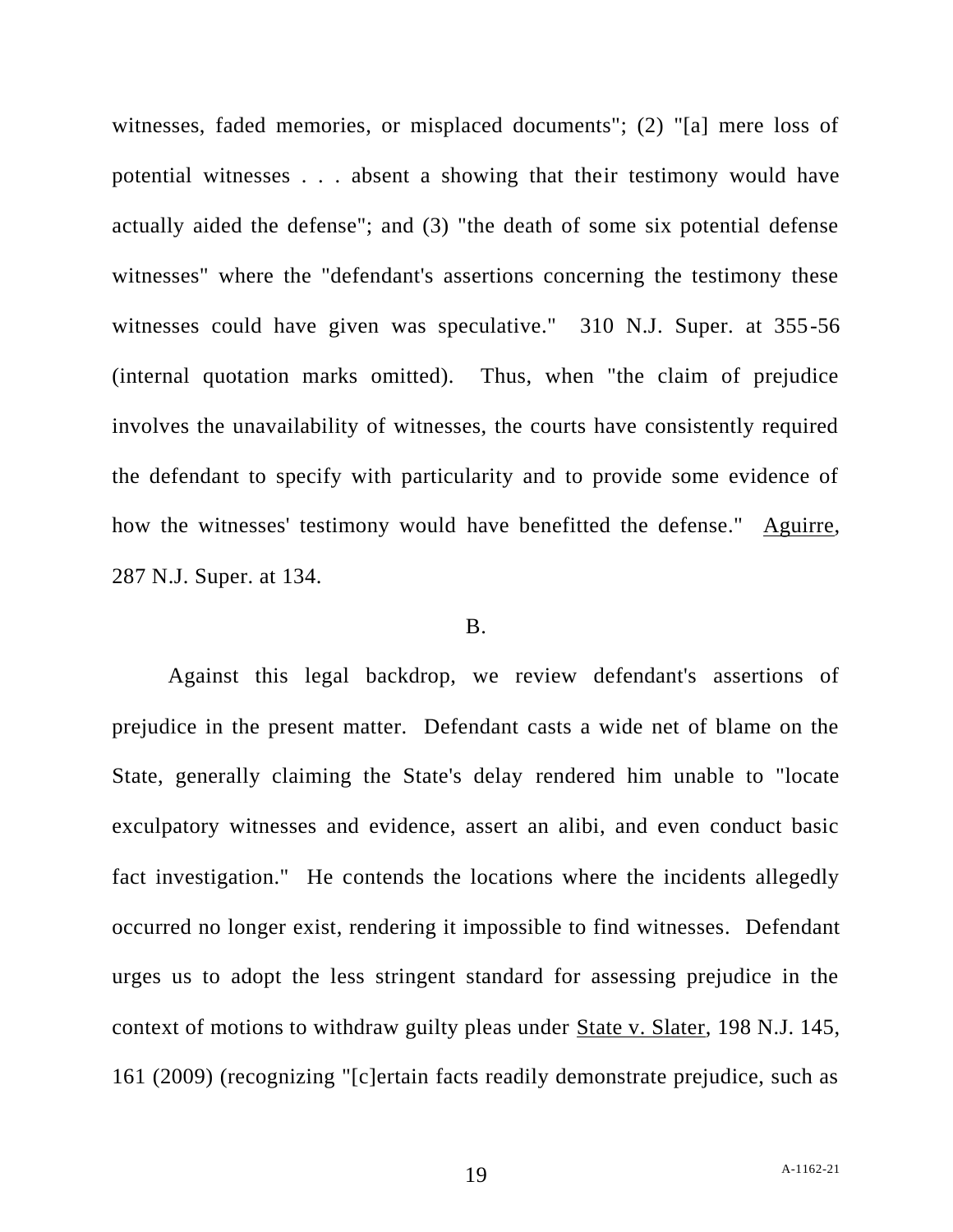the loss of or inability to locate a needed witness, a witness's faded memory on a contested point, or the loss or deterioration of key evidence"). Defendant's contentions are misplaced.

Actual prejudice requires more than possibilities and presumptions. The defendant's burden is not akin to his burden under Slater. In Slater, the Court established a four-pronged test for plea withdrawals, where the defendant has claimed innocence: "(1) whether the defendant has asserted a colorable claim of innocence; (2) the nature and strength of defendant's reasons for withdrawal; (3) the existence of a plea bargain; and (4) whether withdrawal would result in unfair prejudice to the State or unfair advantage to the accused." Id. at 157-58. Prejudice under the fourth Slater factor thus is viewed through the prism of the State's proofs. Even then, prejudice is not presumed. "No factor is mandatory; if one is missing, that does not automatically disqualify or dictate relief." Id. at 162. Indeed, courts view Slater motions – prior to sentencing – with liberality. Id. at 156.

In any event, defendant's argument is grounded in generalities and vague assumptions. He failed to proffer names of potential witnesses, notwithstanding Inna's allegations that he worked at the mechanic shop, and her description of three people who resided at 94 Linden Avenue. Nor did he "specify with particularity" or provide any evidence as to how the testimony of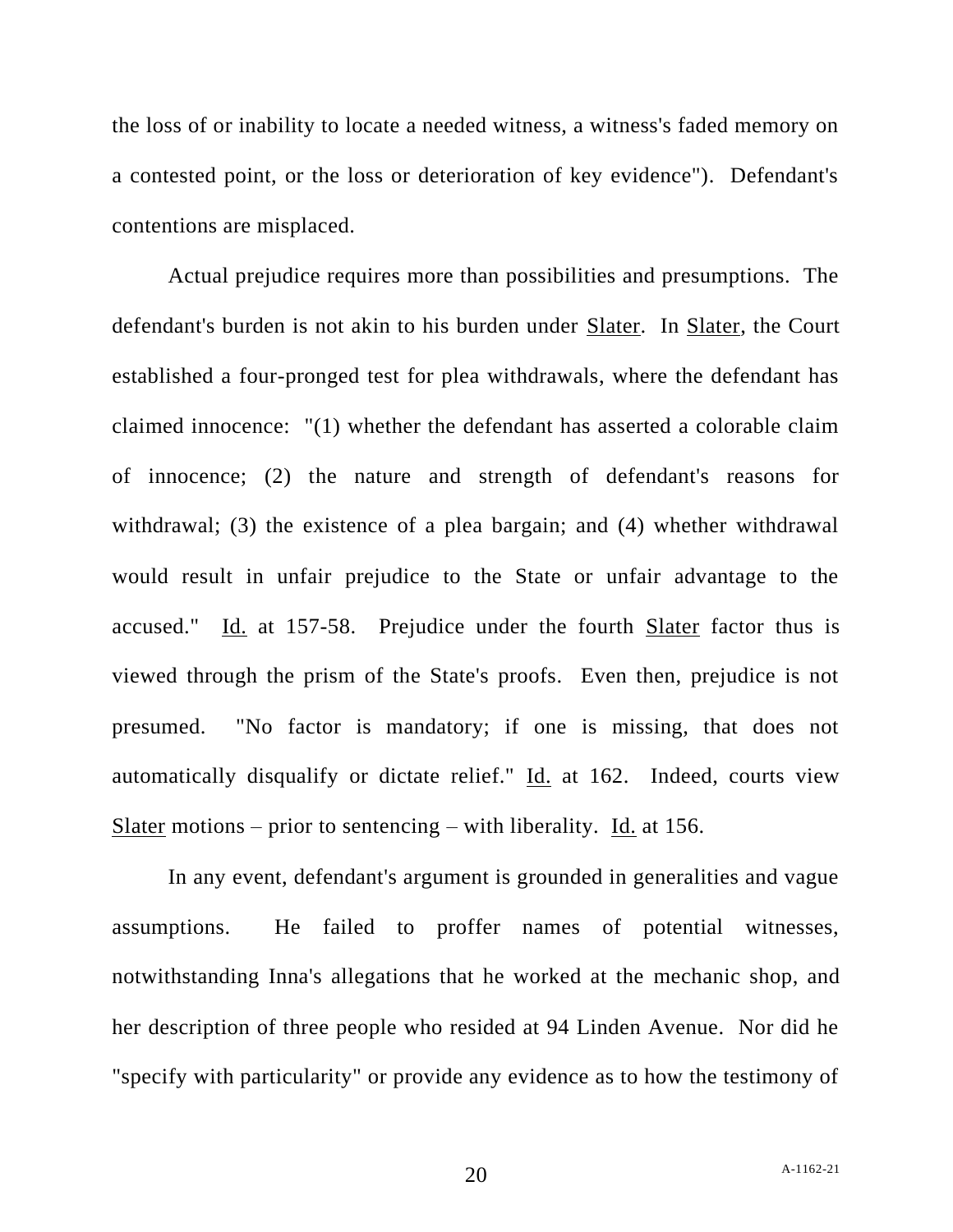the purported witnesses would have benefited his defense. Aguirre, 287 N.J. Super. at 134. Also absent from the record is a sworn statement of a municipal worker or certified document from the town addressing the nonexistence of the 94 Linden Avenue address. We therefore conclude, as did the motion judge, defendant failed to sustain his burden of demonstrating actual prejudice.

Because defendant failed to satisfy the second Townsend prong, we need not address the State's reasons for the delay in seeking an indictment under the first prong. We would be remiss, however, if we did not briefly comment on the State's purported reasons for the seven-year delay. Those reasons changed substantially between the time the matter was presented to the trial court and this court.

Before the motion judge, the State asserted defendant failed to demonstrate "material harm." According to the State's trial brief:

> [D]efendant was in Pennsylvania serving a custodial sentence at the time the allegations in this case first came to light in 2013. He remained in custody there until 2020. We know what would have happened had East Orange filed charges in 2013 or 2014 because we saw what happened with Newark's charges that were filed in September 2014. . . . Those charges could not be prosecuted until 2020, when . . . defendant was finally released from custody in Pennsylvania and extradited to New Jersey. . . . [D]efendant was a wildcat on that complaint[-]warrant and the charges could not proceed until he came to New Jersey to answer for them.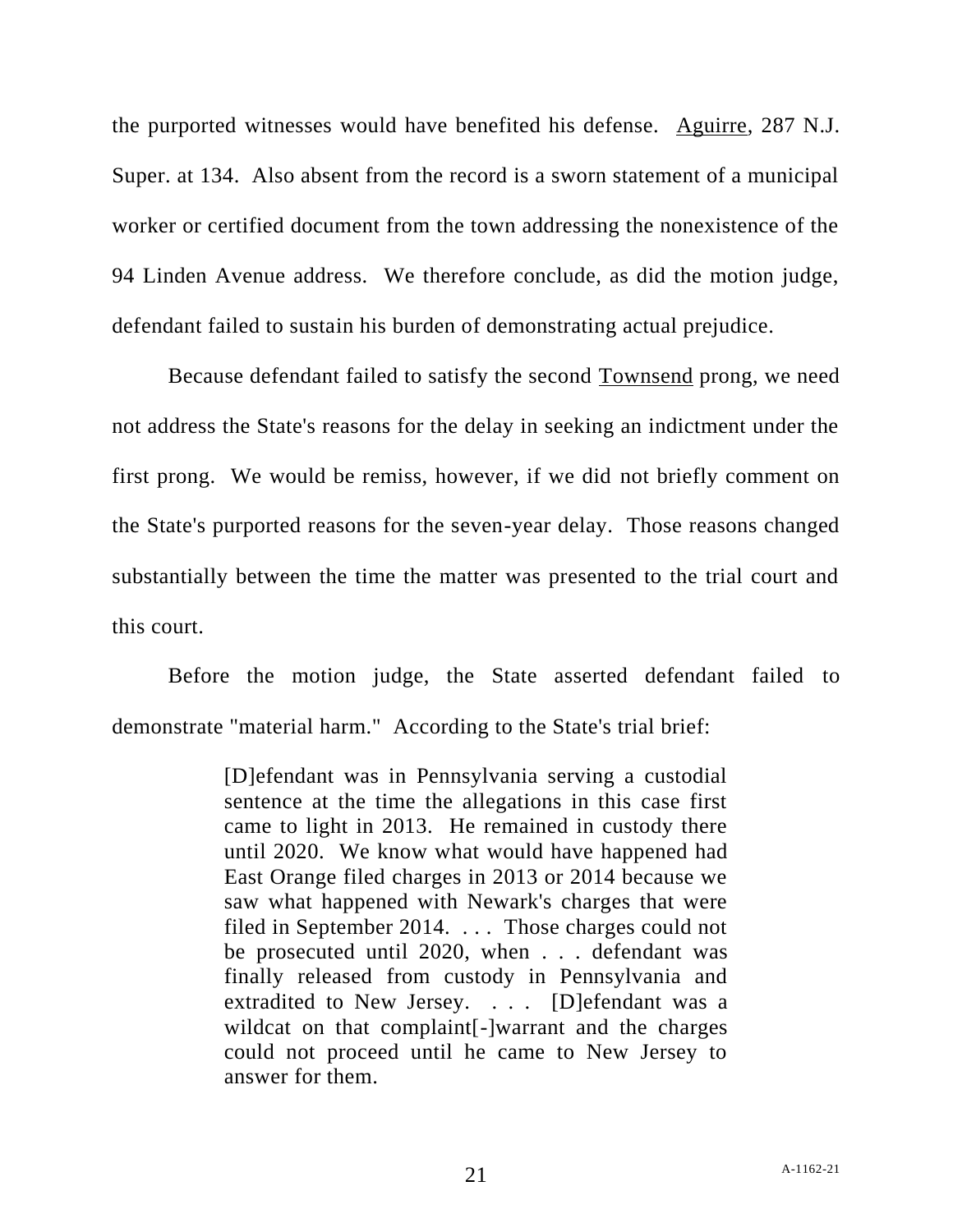On appeal, however, the State backpedals from its earlier position, claiming "the delay was strictly inadvertent," due in large part to the resignation of the SVU assistant prosecutor, who had spoken with the lead EOPD detective in November 2013. Acknowledging those circumstances did not relieve the ECPO of its "obligation to follow up with [the EOPD]," the State submits the charges were inadvertently "overlooked." Notably, the State does not contend the investigation was ongoing during the seven-year interim. Nor is there any indication in the record that DNA or forensic evidence was submitted for evaluation.

The State's initial rationale finds no support in the law. There was no reason preventing the State from filing charges in 2013, when Inna reported the crimes and defendant was incarcerated in Pennsylvania. As defendant correctly asserts, the State could have sought an indictment, acquired custody of defendant, and brought him to trial under the Interstate Agreement on Detainers (IAD), N.J.S.A. 2A:159A-1 to -15. "The IAD's purpose is 'to encourage the expeditious and orderly disposition of such [outstanding] charges and determinations of the proper status of any and all detainers based on untried indictments, informations[,] or complaints' and to provide 'cooperative procedures' for making such determinations." State v. Perry, 430 N.J. Super. 419, 424-25 (2013) (first alteration in original) (quoting 18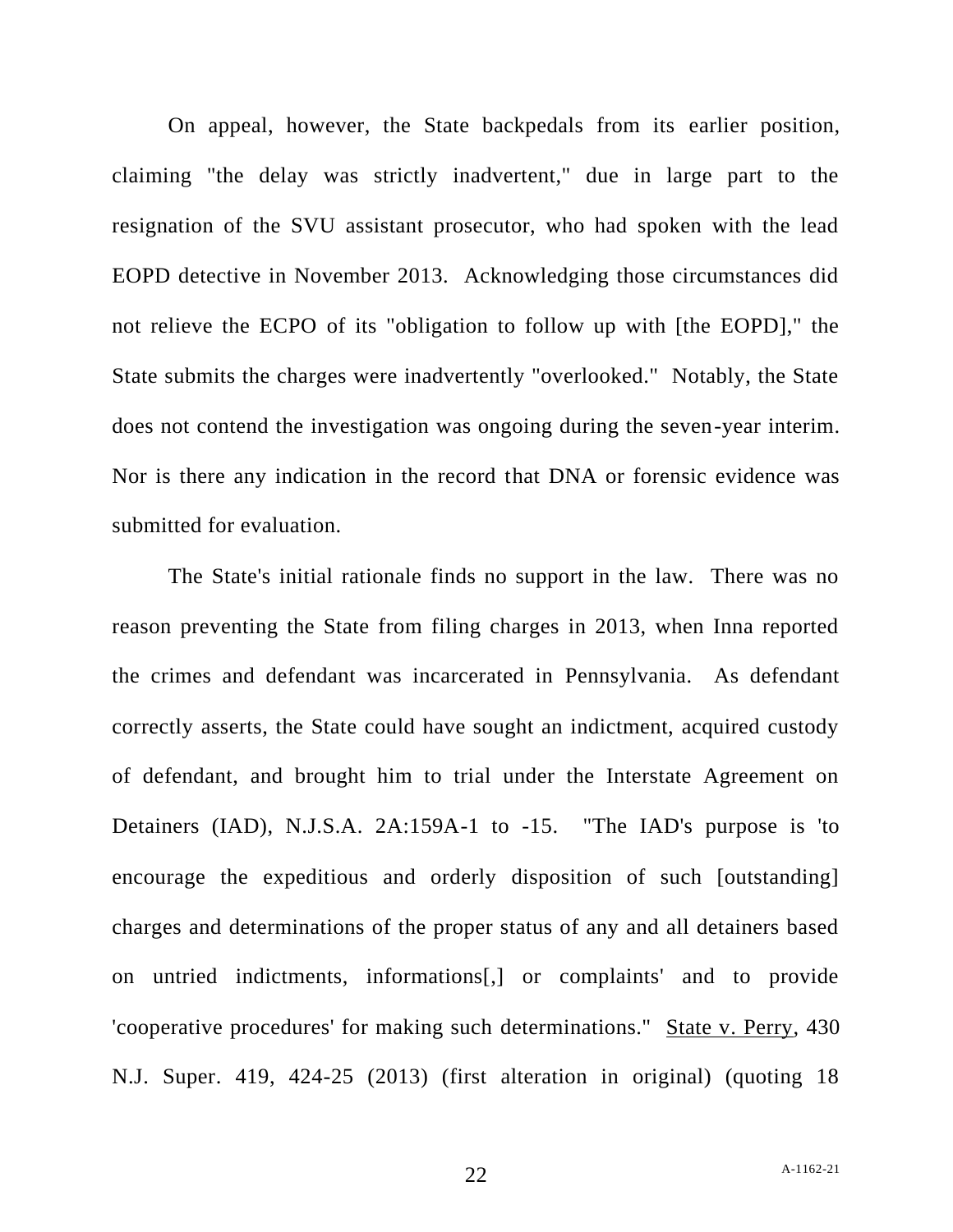U.S.C.A. app. 2, § 2, art. I; N.J.S.A. 2A:159A-1). Thus, had the State charged defendant in 2013, the matter could have proceeded to trial at that time.

Nonetheless, the State's apparent ignorance of the law does not necessarily suggest it delayed prosecution to gain a tactical advantage over defendant or that it acted in reckless disregard of his ability to defend against the charges. Indeed, allegations of a sexual nature, in the absence of DNA or other forensic evidence, do not generally strengthen over time. Most often, these crimes are committed in secrecy, outside the presence of eyewitnesses, as Inna alleged in this matter. The same can be said for the State's belated claim that the matter essentially fell through the proverbial cracks. As stated, however, we conclude, without deciding the first Townsend prong, defendant failed to demonstrate actual prejudice by the State's delay.

#### III.

We turn to defendant's remaining due process argument. Defendant maintains the indictment, and the State's responses to his bill of particulars, failed to provide adequate notice of the time frame and locations of the alleged crimes. The motion judge rejected defendant's arguments, finding the State satisfied the factors established by the Court in K.A.W. In doing so, the judge accepted the State's conclusory representation that Inna was unable to "provide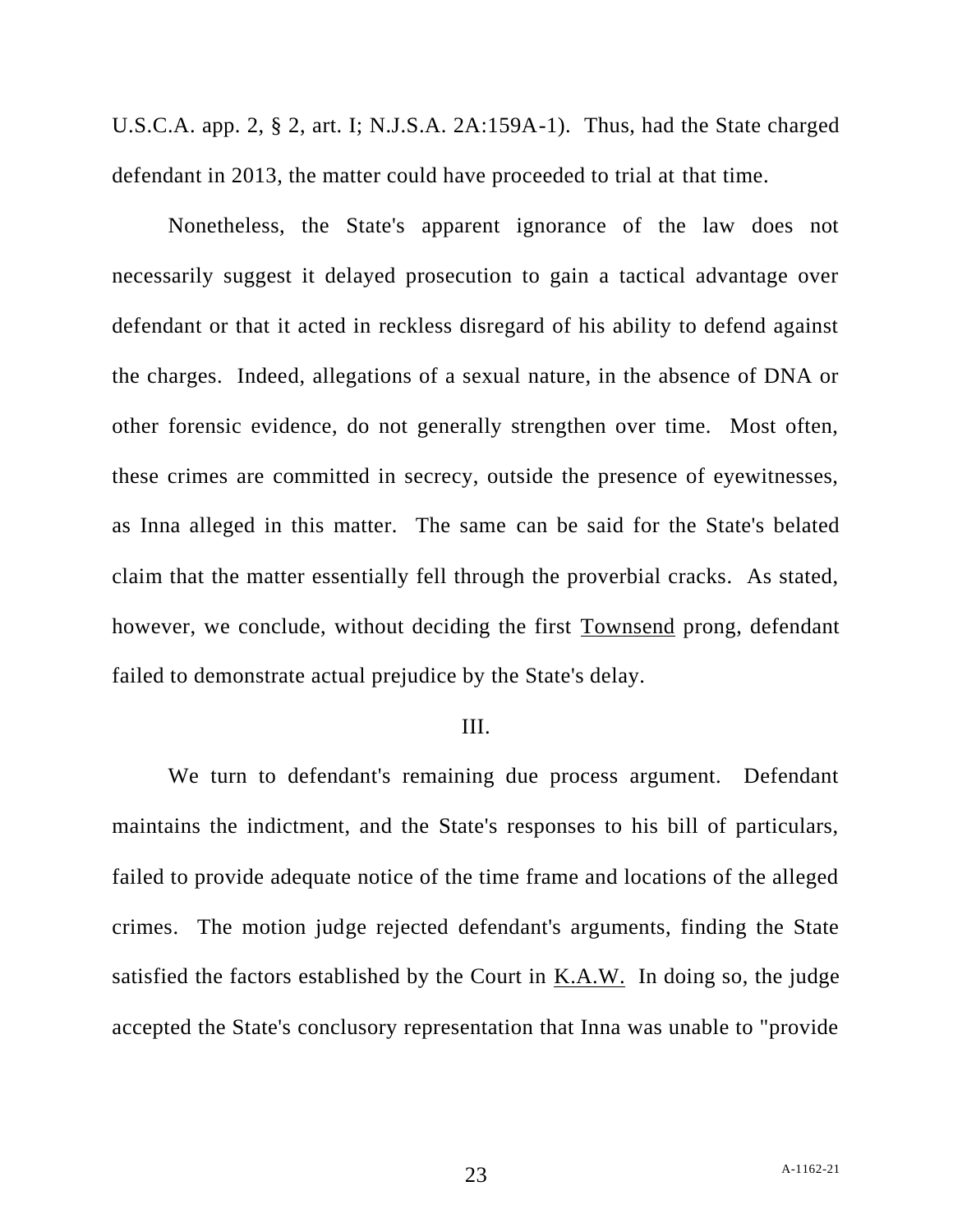any further information." On this record, however, it is unclear what, if any, effort the State made to narrow the time frames alleged in the indictment.

Well-established principles guide our review. A "primary purpose of an indictment is to inform the defendant of the nature of the offense charged against him so he may adequately prepare his defense." State v. Rios, 17 N.J. 572, 603 (1955). As we recently observed in a case that did not involve child sexual assault allegations:

> [I]t has traditionally been the rule that time and place have been viewed as not requiring great specificity, as they typically are not elements of the crime; [t]hus, the time allegation can refer to the event as having occurred "on or about" a certain date and, within reasonable limits, proof of a date before or after that specified will be sufficient, provided it is within the statute of limitations.

> [State v. Jeannotte-Rodriguez, 469 N.J. Super. 69, 103 (App. Div. 2021) (second alteration in original) (emphasis added) (internal quotation marks omitted).]

Moreover, when the indictment charges a sexual offense against a minor,

the specificity of dates need not be "exacting." State v. C.H., 264 N.J. Super.

112, 125 (App. Div. 1993); see also State v. Salter, 425 N.J. Super. 504, 514

(App. Div. 2012). Fair notice, for purposes of constitutional due process, can

best be assessed by considering the circumstances of the crime. Jeannotte-

Rodriguez, 469 N.J. Super. at 104; see also K.A.W., 104 N.J. at 121-22.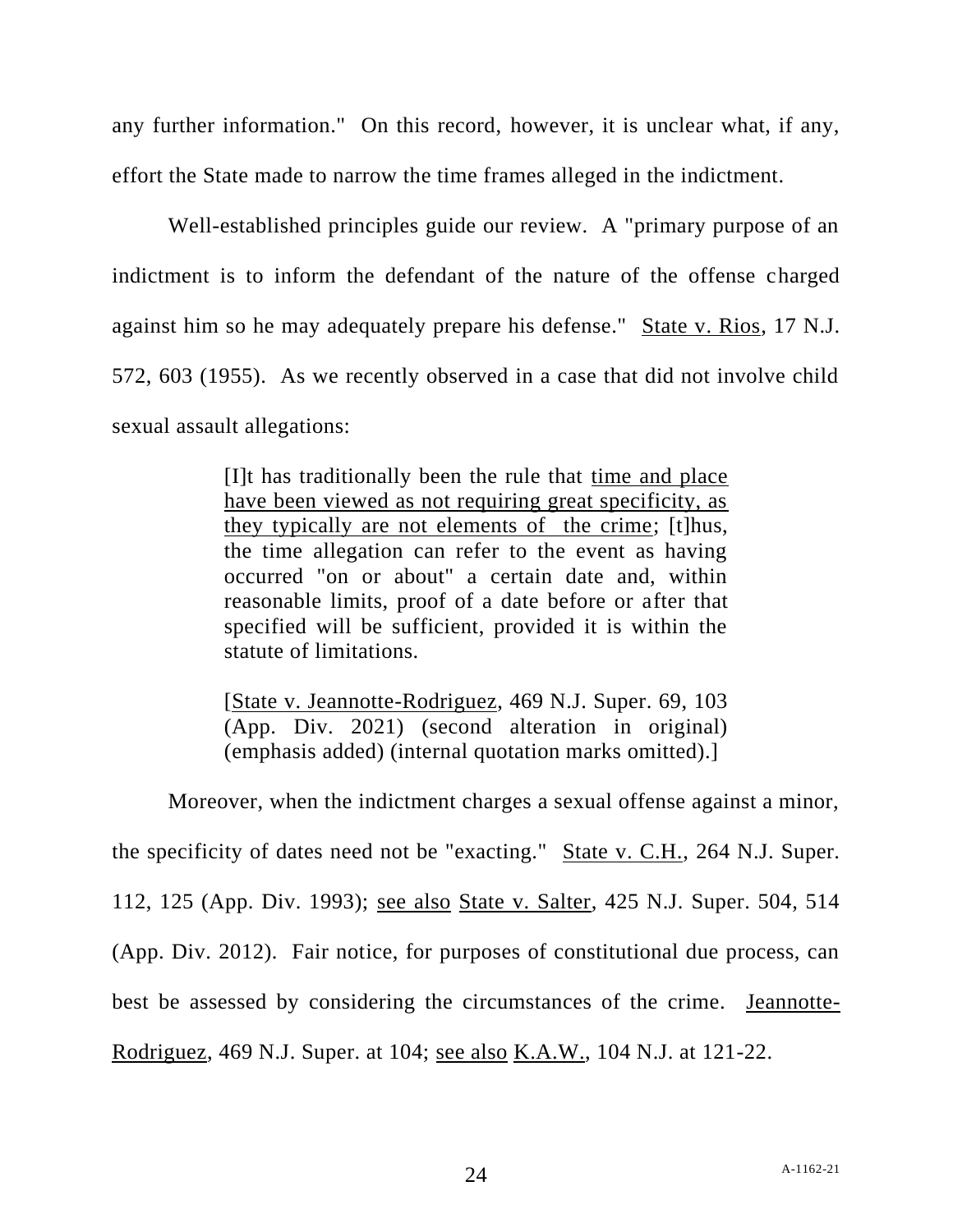In K.A.W., the juvenile complaint originally alleged the acts of sexual assault occurred "in midyear 1984," but was amended to "divers dates from January 1983 through August 1984." 104 N.J. at 115. The juvenile argued the time frame prevented him from constructing a defense, prejudicing him in two ways: (1) having visited his mother in Virginia during the summer, he had an alibi for at least part of the time frame, but without specific dates could not assert the defense; and (2) if an alibi defense were asserted, the State could "design its case to fall outside the bounds of the period that he was in Virginia." Id. at 115-16. We affirmed the trial judge's dismissal of the amended complaint. Id. at 117.

The Court considered, as a matter of first impression, "whether a complaint in a juvenile delinquency action, charging sexual assault on a victim younger than thirteen years of age, must specify an exact date of occurrence." Id. at 113. Notably, the victim in <u>K.A.W.</u> was seven years old when she alleged the juvenile had sexually abused her between the ages of five and seven. Id. at 114, 118. Answering the certified question in the negative, the Court established a flexible framework for addressing a defendant's claim of inadequate notice:

> "[T]he length of the alleged period of time in relation to the number of individual criminal acts alleged; the passage of time between the alleged period for the crime and defendant's arrest; the duration between the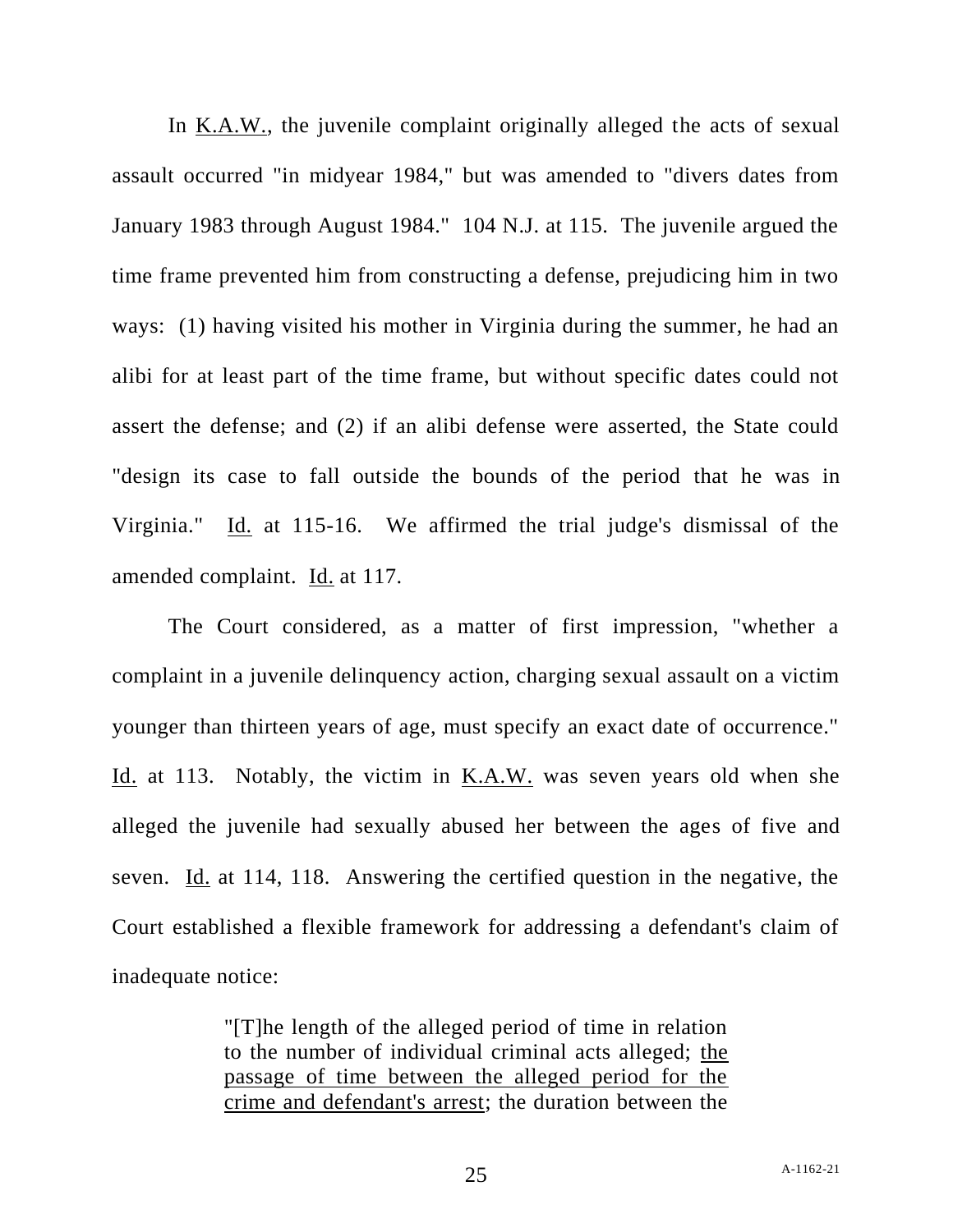date of the indictment and the alleged offense; and the ability of the victim or complaining witness to particularize the date and time of the alleged transaction or offense."

[Id. at 122 (emphasis added) (quoting People v. Morris, 461 N.E.2d 1256, 1260 (N.Y. 1984)).]

The Court also adopted the Attorney General's suggestions, including: "the age and intelligence of the victim, the extent and thoroughness of the prosecutor's investigative efforts to narrow the time frame of the alleged offense, and whether there was a continuous course of conduct." Id. at 122 (emphasis added). The Court reasoned:

> The list is simply illustrative. As the cases surface, other considerations doubtless will come to mind, and the weight to be accorded the factors will vary according to the circumstances of the case. We do not insist on adherence to any particular formula. Rather, what is required is an especially diligent scrutiny of the facts of the incident as they may be disclosed. The aim is to narrow the time frame of the occurrence as complained of  $-$  if not to the extent of an exact date or dates, then possibly in respect of seasons of the year, or incidents in the victim's life such as a death in the family, or a change in a family member's job routine, or the beginning of the school year or of vacation time or of extracurricular activities. When the trial court is satisfied that these sources of information have been exhausted, it will then be in a position to strike the necessary balance to determine whether "fair notice" has been given.

[Id. at 122-23 (emphasis added).]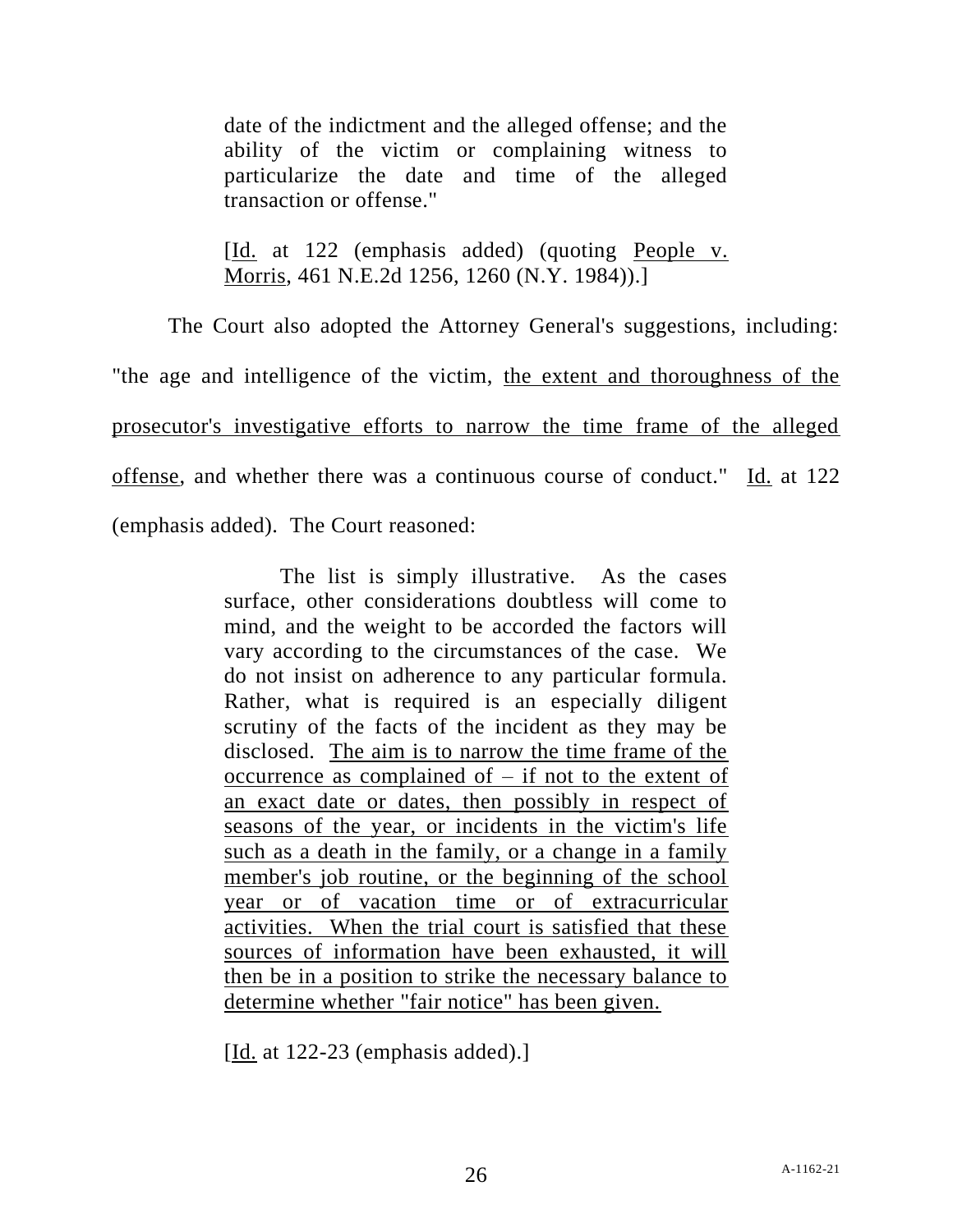Finally, the Court considered the impact of a defendant's potential alibi

defense:

The fact, if such it be, that an alibi defense might suffer in the face of an extended time frame does not constitute a sufficient basis for dismissal of a complaint in this context, where a "number of occasions" of misconduct are alleged. It may be pertinent in this regard that whereas the opportunity to victimize an infant is enhanced by a degree of family relationship or sharing of living quarters or frequency of contact, by the same token the likelihood of the victim being able to recount a specific time of the offenses is reduced. The events blur.<sup>[10]</sup>

[Id. at 123.]

<sup>10</sup> Earlier in its decision, the Court mentioned Dr. Ronald Summit's 1983 article, The Child Sexual Abuse Accommodation Syndrome, 7 Child Abuse & Neglect 177 (1983), to support its finding that expert testimony was not necessary "to establish the proposition that children frequently suppress the trauma of sexual molestation or encounter difficulty in isolating the experience, particularly when . . . that experience involves one with whom the victim shares living quarters, or when the offender is an authority figure or relative who takes advantage of his close relationship with the victim." K.A.W., 104 N.J. at 118-19. In his article, Dr. Summit also "identified five categories of behavior that were reportedly common in victims of child sexual abuse," comprising the Child Sexual Abuse Accommodation Syndrome (CSAAS), "which paved the way for experts to testify about the syndrome in criminal sex abuse trials." State v. J.L.G., 234 N.J. 265, 271 (2018). In J.L.G., the Court significantly limited CSAAS expert testimony. Id. at 272.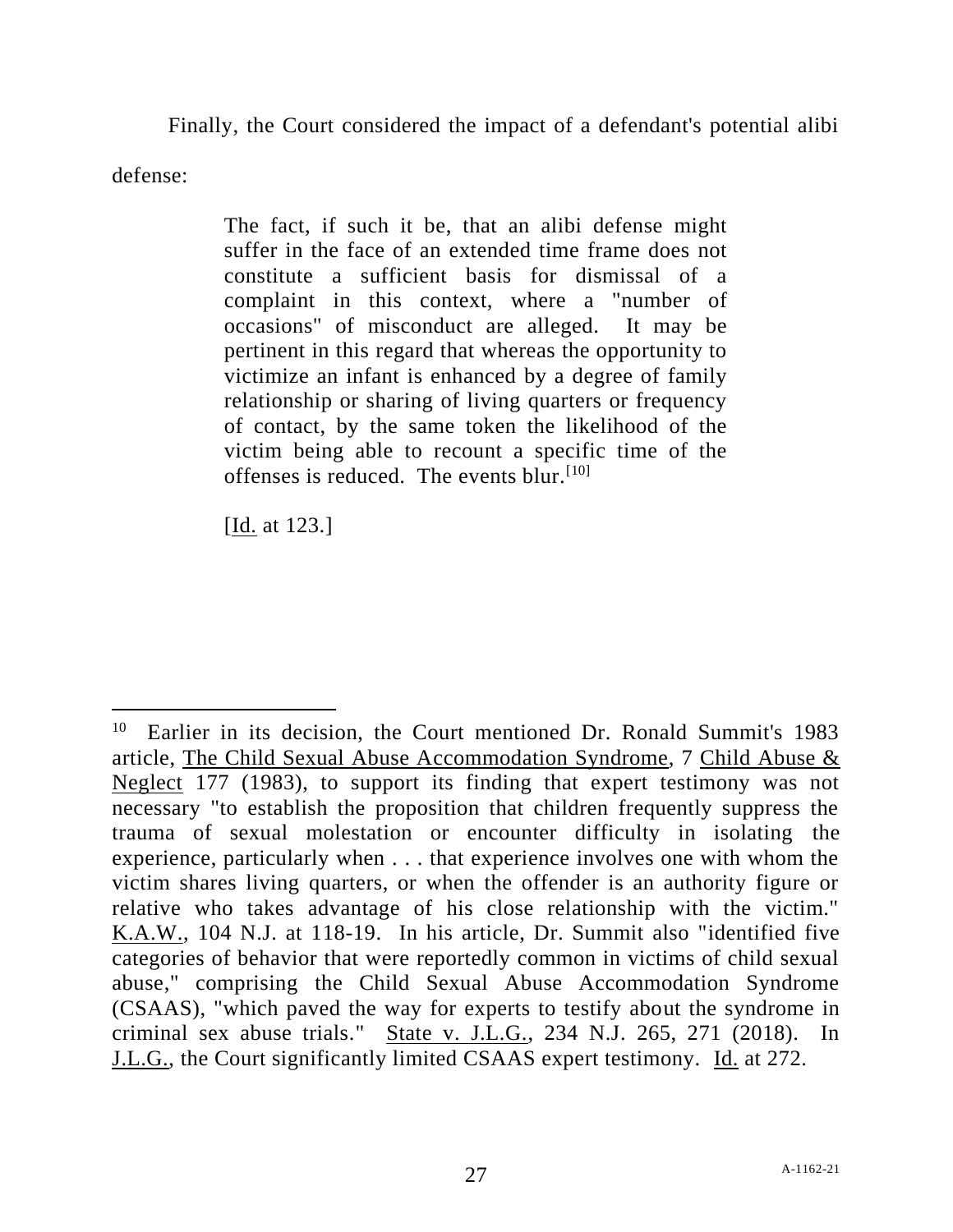Citing the K.A.W. factors and an unpublished decision of this court,  $11$ the motion judge accepted the State's representation "that no narrower time[]frame c[ould] be provided." The judge considered Inna "was only five and six years old at the time of the [alleged] incidents and at that young age, she was unable to particularize the time and date of the alleged incidents." The judge also was persuaded Inna "was able to disclose many other details about the incidents," including some locations that were not included in the time frames alleged in the indictment.

On appeal, defendant maintains the K.A.W. factors support dismissal of the indictment, asserting the indeterminate date ranges and the nonexistence of the alleged locations impinge on his ability to assert an alibi defense or conduct a meaningful investigation. Noting the State's responses to his bill of particulars reduced the number of alleged incidents from a continuous course of conduct over several years to two acts in two years, he argues the following K.A.W. factors, among others, weigh in his favor: "the length of the alleged period of time in relation to the number of individual criminal acts alleged"; and "whether there was a continuous course of conduct." Defendant also contends the record is devoid of the State's efforts to narrow the two acts

<sup>&</sup>lt;sup>11</sup> With limited exceptions that are not relevant here, "no unpublished opinion shall be cited by any court."  $R. 1:36-3$ .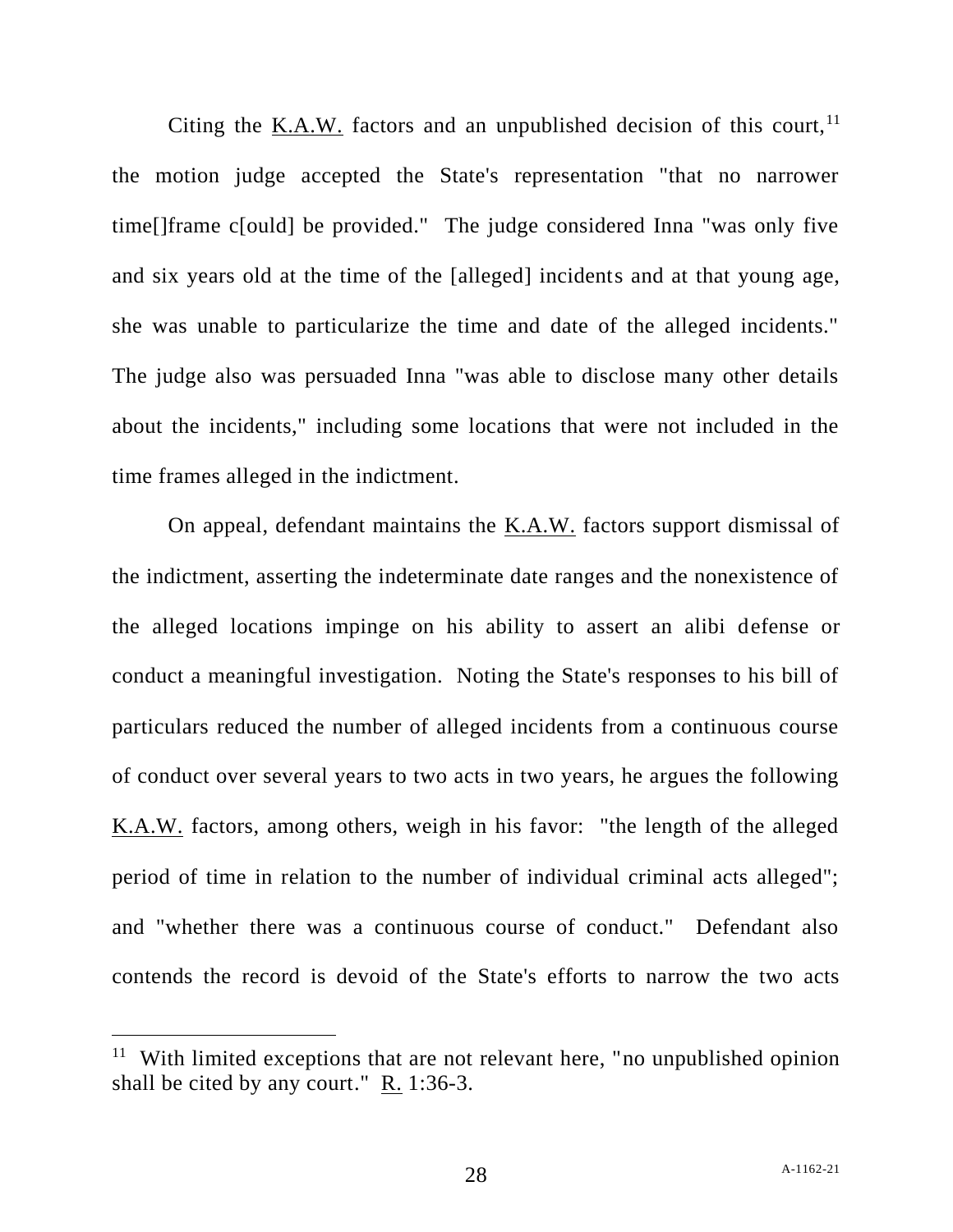further by, for example, reference to the seasons, a life event, or school activity.

We are not persuaded that, by reducing the number of incidents alleged in the indictment to two imprecise dates, defendant's inability to assert an alibi defense warrants dismissal of the indictment. Notably, the Court in K.A.W. not only considered the victim's allegation of multiple incidents, but also the family relationship between the juvenile and victim. 104 N.J. at 123. Here, Inna alleged abuse by her biological father. Further, unlike the juveniledefendant in K.A.W., defendant has not asserted he was out of state for any portion of the two years charged in the indictment. And as stated, defendant has not proffered the names of potential witnesses who could aid in his defense.

Nor are we persuaded that the "nonexistent" Linden Avenue location, alleged in counts three and four of the indictment, requires dismissal of those counts. As defendant acknowledges, the K.A.W. factors do not include the location of the offense. Indeed, the parties have not cited, nor are we aware of, any authority mandating the indictment include the street address of an incident. As the motion judge found, location is not an element of the crimes charged. See Jeannotte-Rodriguez, 469 N.J. Super. at 103; see also N.J.S.A. 2C:35-7 (wherein location is a material element of the school-zone charge). In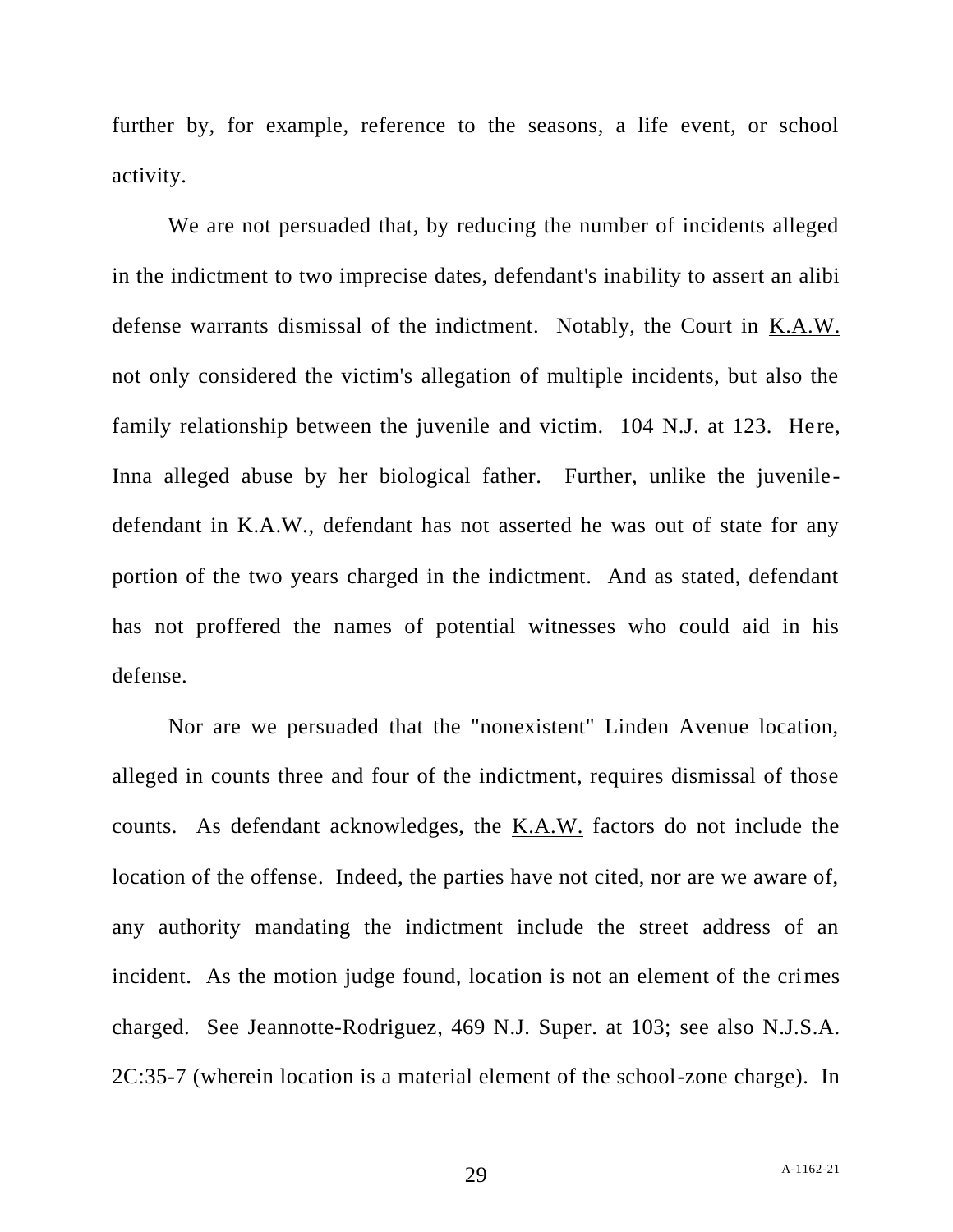any event, defendant has not explained his present-day efforts to obtain documentation from the municipality about the nonexistent 94 Linden Avenue. Nor has defendant explained how the victim's claim of sexual assault at a specific, allegedly non-existent address is prejudicial.

However, defendant also contends the record is devoid of the State's efforts to narrow the two acts further by, for example, reference to the seasons, a life event, or school activity. At oral argument before us, the prosecutor implied those efforts were made; appellate counsel countered he was unaware of any memorializing reports or statements in that regard. The appellate record contains no such documents.

Accordingly, the record on appeal does not evince the State's efforts to narrow the two remaining dates of the incident pursuant to the K.A.W. criteria. See 104 N.J. at 122-23. The State's responses to defendant's bill of particulars suggest, without elaboration, it relied on Inna's age at the time of the alleged incidents. Absent from the State's responses – or any report provided on appeal – is evidence that the State questioned Inna, for example, about life events that occurred around the time of the two incidents. See ibid.<sup>12</sup>

<sup>12</sup> As stated, Inna was fourteen years old when she reported the incidents, which allegedly occurred when she was between the ages of five and at least nine, and twenty-one years old at the time of the grand jury presentation. The victim in  $K.A.W.$  was between the ages five and seven when she was allegedly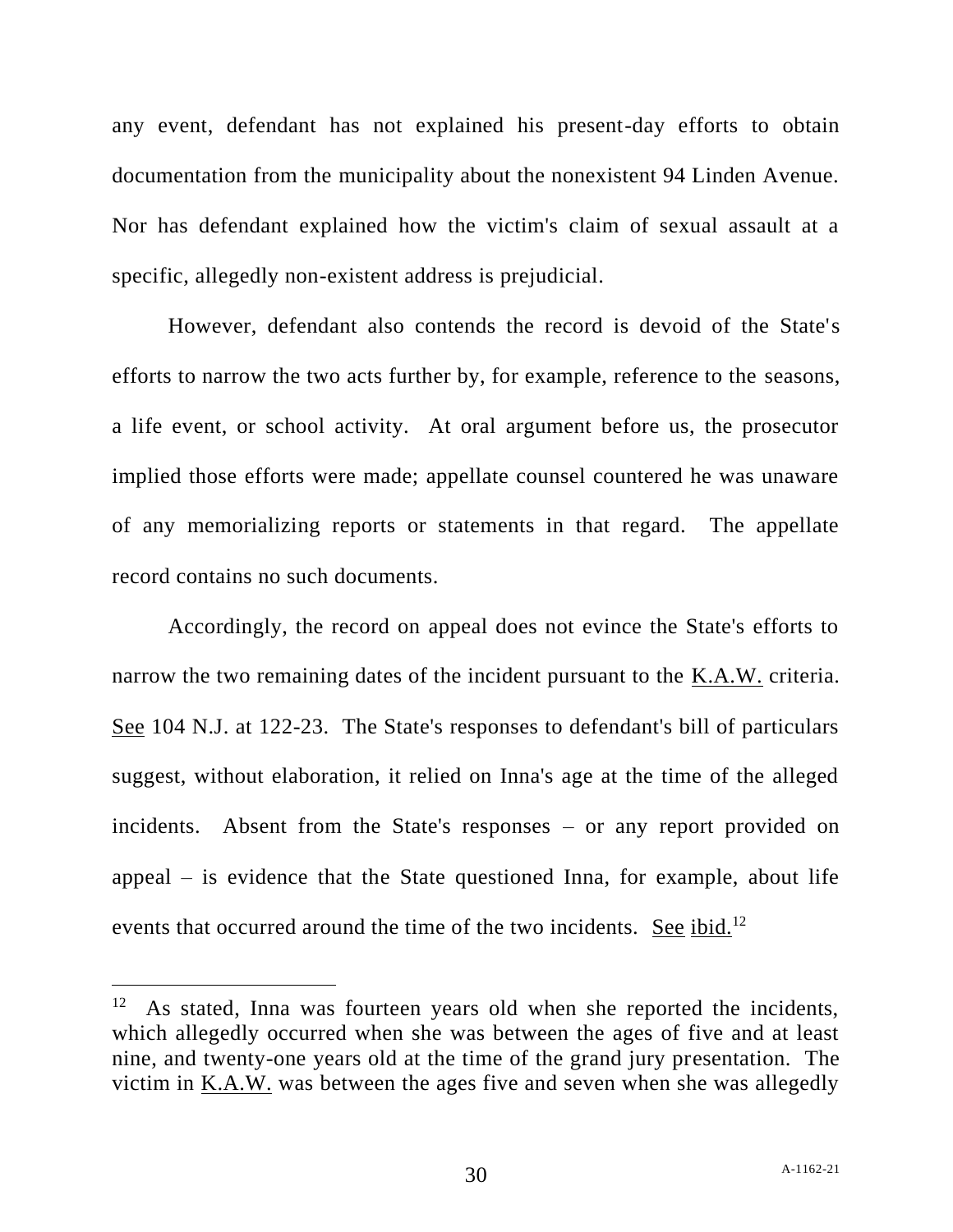Also unclear from the record is the State's reason for reducing the number of incidents from "various" as alleged in the indictment to "a singular event" as set forth in its responses to defendant's bill of particulars. We do not suggest a nefarious motive. There is nothing in the record to indicate Inna recanted her 2013 statement, and the reason very well may be attributed to the prosecutor's charging discretion. Nonetheless, the State's efforts may disclose additional information about the two events selected for prosecution. That information may be meaningful in view of "the passage of time between the alleged period for the crime and defendant's arrest." See id. at 122 (internal quotation marks omitted).

Therefore, we remand the matter for the State to furnish the judge and defendant with documentary evidence of its efforts, if any, to narrow the time frame alleged in its responses to defendant's bill of particulars. The parties also shall provide the judge with their appellate briefs. We leave to the judge's discretion whether further briefing or argument is necessary. The judge shall

abused and seven years old when she reported the abuse, and the juvenile was charged. Id. at 114, 118. The Court has not since considered the State's attempts to narrow the time frame when an adult alleges child sexual abuse and, absent expert evidence suggesting otherwise, we discern no reason why the K.A.W. framework would not apply when an adult victim attempts to recount the time frame of sexual assaults allegedly committed when the victim was "younger than thirteen years of age." See id. at 113.